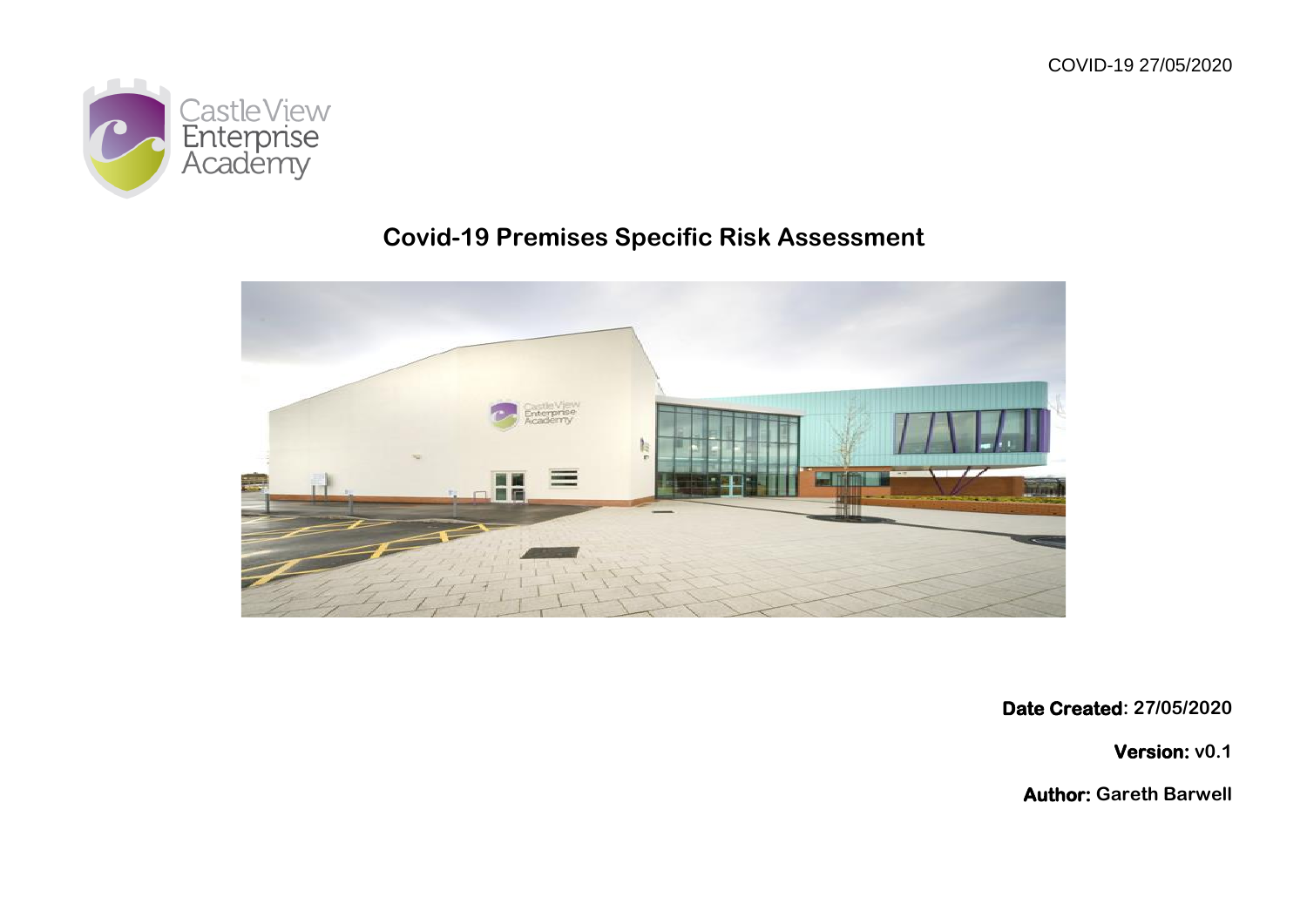# **CVEA Covid-19 Risk Assessment – Premises Specific**

| <b>Work</b><br><b>Activity/</b><br>Hazard:                                                                                          | <b>Specific Risk</b><br>Assessment       | Covid -19 Premises                                                                                                                          | Property<br>Castle View Enterprise Academy |                                                                                                                                                                              |                          |                                                            |              |                                                                            |                                                                                              |                                                           | <b>Section:</b>                                                                                                                                          |                                               | Education                                                                                                                       |                                                              |                                  |                                                |
|-------------------------------------------------------------------------------------------------------------------------------------|------------------------------------------|---------------------------------------------------------------------------------------------------------------------------------------------|--------------------------------------------|------------------------------------------------------------------------------------------------------------------------------------------------------------------------------|--------------------------|------------------------------------------------------------|--------------|----------------------------------------------------------------------------|----------------------------------------------------------------------------------------------|-----------------------------------------------------------|----------------------------------------------------------------------------------------------------------------------------------------------------------|-----------------------------------------------|---------------------------------------------------------------------------------------------------------------------------------|--------------------------------------------------------------|----------------------------------|------------------------------------------------|
| Date of<br><b>Assessment:</b>                                                                                                       | May 2020                                 |                                                                                                                                             |                                            | Date to be<br>Reviewed:                                                                                                                                                      |                          |                                                            |              |                                                                            |                                                                                              |                                                           |                                                                                                                                                          |                                               | $1 - 2$                                                                                                                         | <b>No Action</b>                                             |                                  |                                                |
| Likelihood<br>1 - Very Unlikely<br>2 - Unlikely<br>3 - Fairly Likely<br>$4$ – Likely<br>5 - Very Likely<br>What are the<br>hazards? |                                          | <b>Severity</b><br>1 - Insignificant<br>$2 -$ Minor<br>$3 -$ Moderate<br>$4 -$ Major<br>5 - Catastrophic<br>Who might be<br>harmed and how? |                                            | What precautions or existing<br>control measures are<br>presently taken.                                                                                                     | <b><i>LIKELIHOOD</i></b> | 5<br>$\overline{a}$<br>3<br>$\overline{2}$<br>$\mathbf{1}$ | Likelihood   | 5.<br>4<br>з<br>$\overline{2}$<br>$\mathbf{1}$<br>$\mathbf{1}$<br>Severity | 10<br>8<br>6<br>4<br>$\mathbf{z}$<br>$\overline{2}$<br><b>Risk</b><br><b>Rating</b><br>L x S | 15<br>12<br>9<br>6<br>з<br>3<br><b>SEVERITY</b><br>low as | 20<br>16<br>12<br>8<br>4<br>4<br>precautions or control measures                                                                                         | 25 <sub>1</sub><br>20.<br>15<br>10<br>5.<br>5 | $3 - 6$<br>$8 - 12$<br>$15 - 16$<br>$20 - 25$<br>If High or Medium Risk, what addition<br>need to be taken to reduce risk to as | <b>Monitor</b><br><b>Action</b><br><b>Stop</b><br>Likelihood | <b>Urgent Action</b><br>Severity | <b>Residual</b><br><b>Risk</b><br>$L \times S$ |
| <b>Spread of COVID</b><br>19<br>Management                                                                                          | Employees,<br>Contracting<br>Coronavirus | contractors, visitors.                                                                                                                      | of Practice                                | Follow current government and HR<br>advice on who can return to work<br>and who should remain at home.<br>Leadership should familiarise<br>themselves with the COVID-19 Code |                          |                                                            | $\mathbf{1}$ | 5                                                                          | 5                                                                                            | <b>Inumbers</b>                                           | Staff questionnaire/audit sent out to<br>determine appropriate and safe working<br>of operations consulted with staff,<br>students, parents trade unions |                                               | Thorough and concise plan of management                                                                                         |                                                              |                                  |                                                |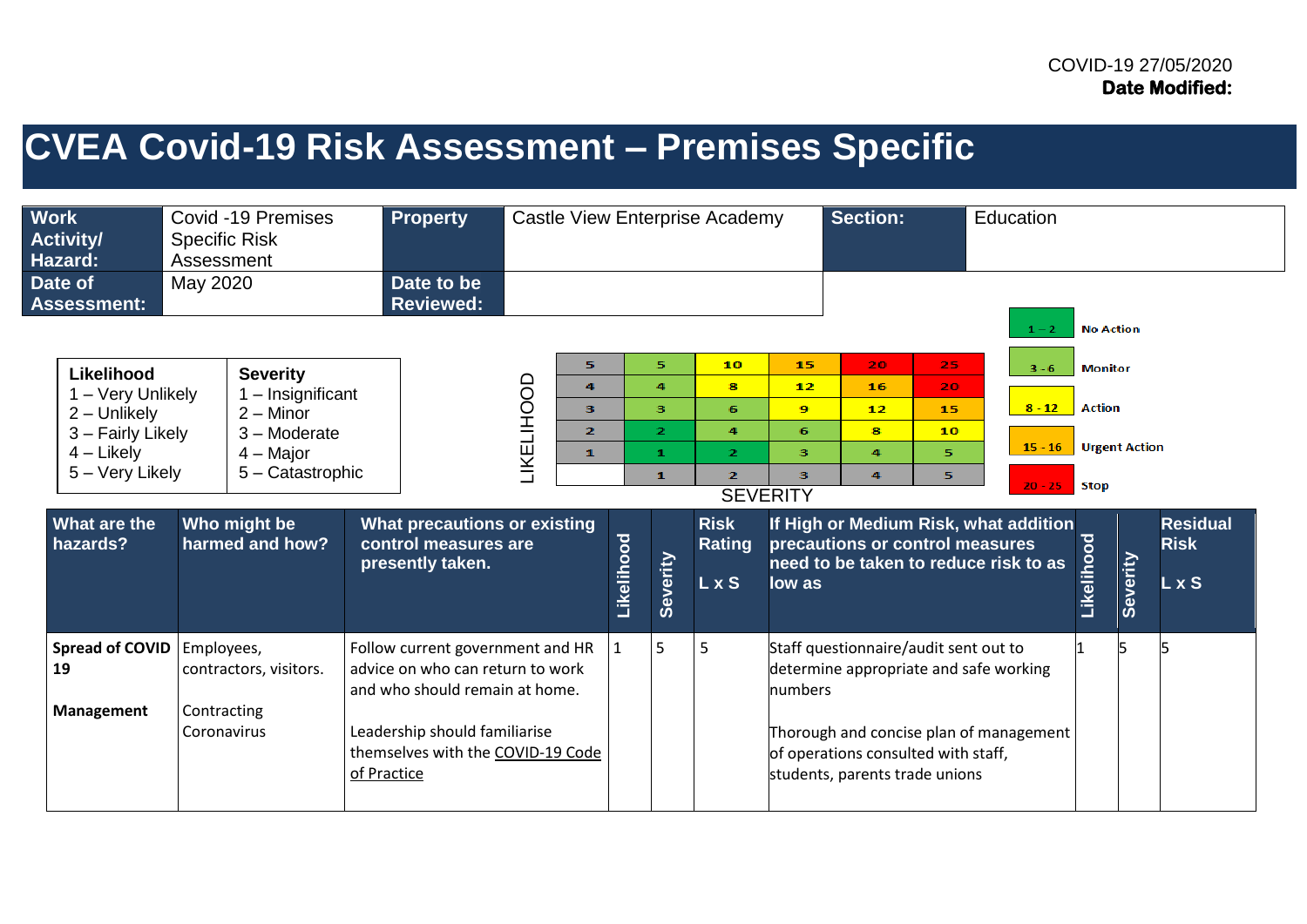| What are the<br>hazards? | Who might be<br>harmed and how?                                    | What precautions or existing<br>control measures are<br>presently taken.                                                                                                                                                                                                                                                                                                   | Likelihood   | Severity | <b>Risk</b><br><b>Rating</b><br>L x S | If High or Medium Risk, what addition<br>precautions or control measures<br>need to be taken to reduce risk to as<br>low as                                                                                                                                                                                                                                 | Likelihood | Severity | <b>Residual</b><br><b>Risk</b><br>$L \times S$ |
|--------------------------|--------------------------------------------------------------------|----------------------------------------------------------------------------------------------------------------------------------------------------------------------------------------------------------------------------------------------------------------------------------------------------------------------------------------------------------------------------|--------------|----------|---------------------------------------|-------------------------------------------------------------------------------------------------------------------------------------------------------------------------------------------------------------------------------------------------------------------------------------------------------------------------------------------------------------|------------|----------|------------------------------------------------|
|                          |                                                                    | Managers to ensure that they have<br>a task-based risk assessment<br>developed and cascaded through to<br>their staff.                                                                                                                                                                                                                                                     |              |          |                                       | Dynamic task based RA cascaded to all<br>employees and signed for to signal<br>agreement<br>RA and plan to be constantly monitored<br>and reviewed by leadership<br>All current                                                                                                                                                                             |            |          |                                                |
| <b>Main Entrances</b>    | Employees,<br>contractors, Students.<br>Contracting<br>Coronavirus | Separate entry and exit doors to<br>segregate Key workers children<br>from Year 10<br>Year 10 in English base to use Yr 7<br>entrance<br>Key workers to use Main entrance<br>Automatic where appropriate<br>Non fire doors to be kept open<br>where appropriate to minimise<br>volume of touching handles.<br>Signage and floor markings to assist<br>in social distancing | $\mathbf{1}$ | 5        | 5                                     | Year 10 to use Year 7 entrance only<br>different coloured Lines from gates leading<br>them to this area<br>Key workers/SEND/Vulnerable to use main<br>entrance only Different coloured lines from<br>gates leading to this area<br>Signs up to explain line system<br>Hand washing facilities and/or sanitising<br>PPE available at main entrance for staff |            |          |                                                |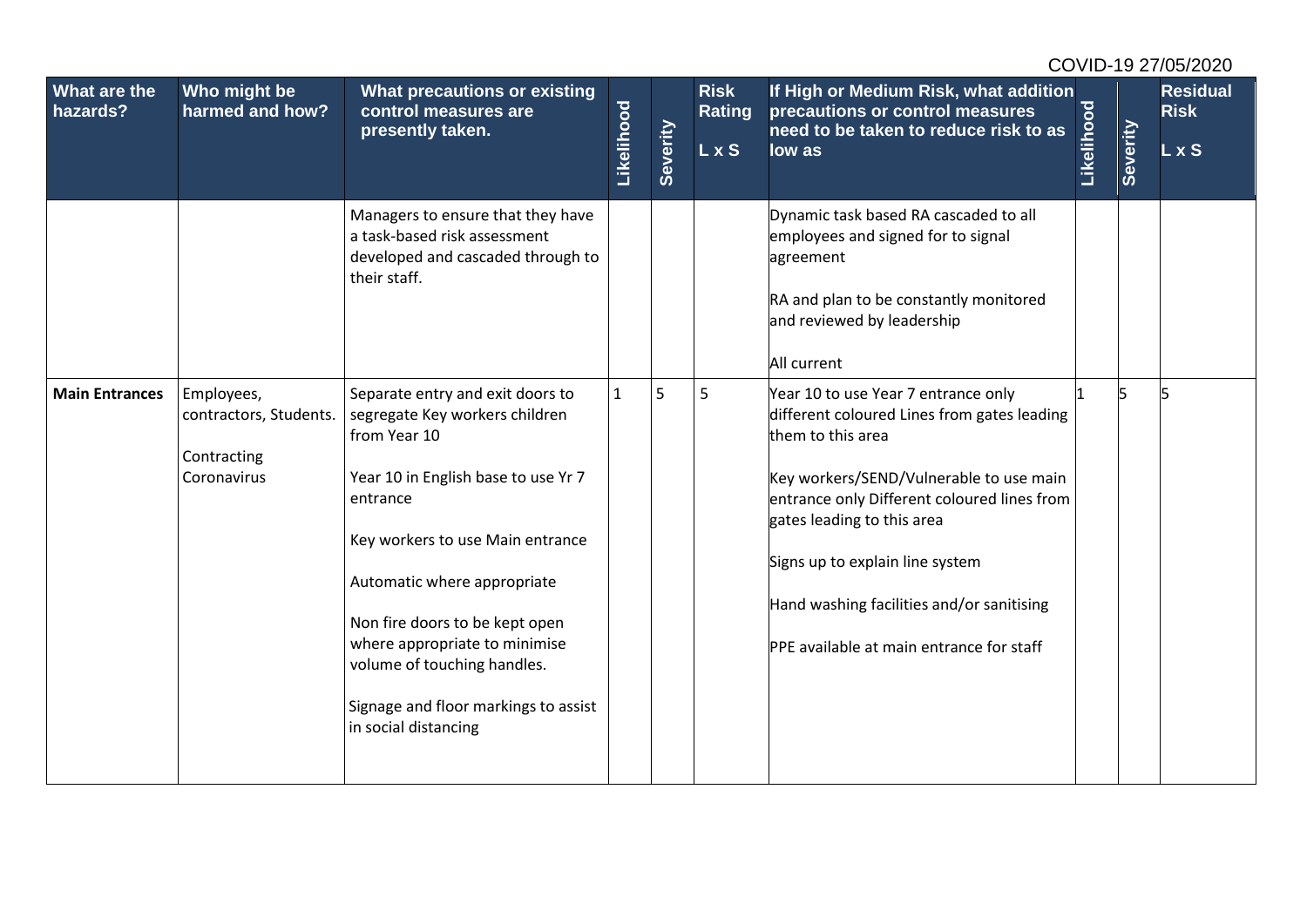| What are the<br>hazards?                                                                        | Who might be<br>harmed and how?                                    | What precautions or existing<br>control measures are<br>presently taken.                                                                                                                                                                                                                                                                                                                                                                                                                                                                                                                               |            |          | <b>Risk</b><br><b>Rating</b> | If High or Medium Risk, what addition<br>precautions or control measures<br>need to be taken to reduce risk to as                                                                                                                                                                                                                                                           |            |          | <b>Residual</b><br><b>Risk</b> |
|-------------------------------------------------------------------------------------------------|--------------------------------------------------------------------|--------------------------------------------------------------------------------------------------------------------------------------------------------------------------------------------------------------------------------------------------------------------------------------------------------------------------------------------------------------------------------------------------------------------------------------------------------------------------------------------------------------------------------------------------------------------------------------------------------|------------|----------|------------------------------|-----------------------------------------------------------------------------------------------------------------------------------------------------------------------------------------------------------------------------------------------------------------------------------------------------------------------------------------------------------------------------|------------|----------|--------------------------------|
|                                                                                                 |                                                                    |                                                                                                                                                                                                                                                                                                                                                                                                                                                                                                                                                                                                        | Likelihood | Severity | <b>LxS</b>                   | low as                                                                                                                                                                                                                                                                                                                                                                      | Likelihood | Severity | L x S                          |
| <b>Visitors to</b><br>premises:<br><b>Including</b><br><b>Contractors and</b><br><b>Parents</b> | Employees,<br>contractors, visitors.<br>Contracting<br>Coronavirus | Restricted visitors at academy only<br>essential visits allowed<br>No parents allowed in Academy<br>unless agreed with Principal<br>Signage at gates and on main doors<br>For all visits to the premises the<br>following must be considered:<br>Are there methods of working that<br>can:<br>Eliminate the need for the<br>➤<br>visit? (Use of technology to<br>carry out appointments)<br>Reduce the number of<br>➤<br>employees the visitor could<br>potentially encounter (Out<br>of hours working, school<br>holidays, evenings<br>weekends).<br>Reduce the amount of time<br>within our premises | 1          | 5        | 5                            | No adults other than staff and vital<br>contractors or visitors<br>Deliveries signposted to Sports Centre and<br>Kitchen<br>Main Entrance Gates designated deliveries<br>and contractors only<br>No Parents unless expressly agreed by<br>principal and all other options exhausted<br>Contractors to be let in via the sports<br>centre and agreed with Facilities Manager |            | 5        |                                |
|                                                                                                 |                                                                    | Limit the numbers of<br>➤<br>visitors                                                                                                                                                                                                                                                                                                                                                                                                                                                                                                                                                                  |            |          |                              |                                                                                                                                                                                                                                                                                                                                                                             |            |          |                                |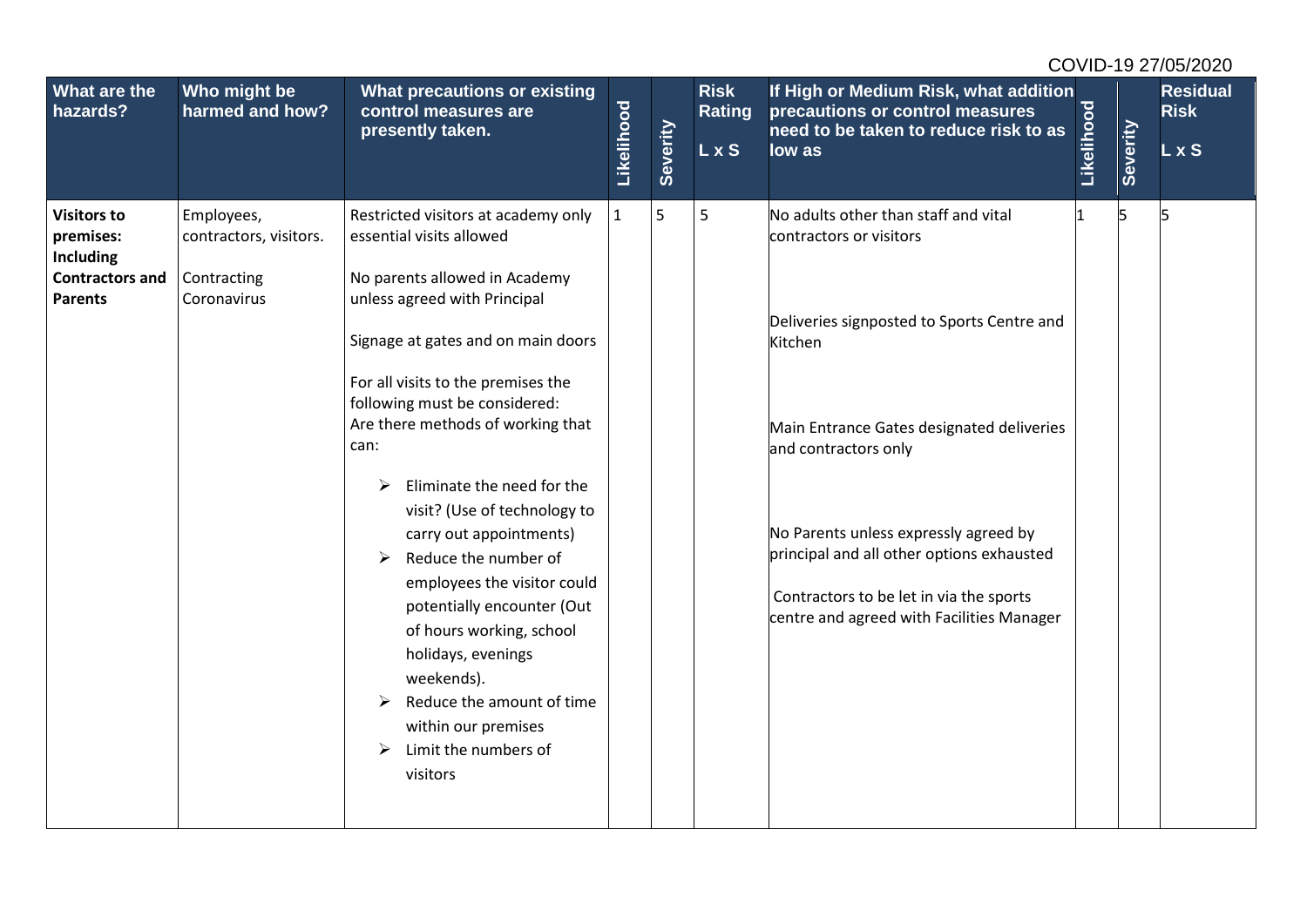| What are the<br>hazards? | Who might be<br>harmed and how? | <b>What precautions or existing</b><br>control measures are<br>presently taken.                                                                                                     |            |          | <b>Risk</b><br>Rating | If High or Medium Risk, what addition<br>precautions or control measures<br>need to be taken to reduce risk to as |            |          | <b>Residual</b><br><b>Risk</b> |
|--------------------------|---------------------------------|-------------------------------------------------------------------------------------------------------------------------------------------------------------------------------------|------------|----------|-----------------------|-------------------------------------------------------------------------------------------------------------------|------------|----------|--------------------------------|
|                          |                                 |                                                                                                                                                                                     | Likelihood | Severity | L x S                 | low as                                                                                                            | Likelihood | Severity | L x S                          |
|                          |                                 | Signage to ask visitors with<br>symptoms not to enter the<br>premises, and to remind both staff<br>and visitors to always keep 2 metres<br>from other people, wherever<br>possible. |            |          |                       |                                                                                                                   |            |          |                                |
|                          |                                 | 2M floor tape in reception to<br>remind visitors of the 2m rule                                                                                                                     |            |          |                       | Signage Created and viewable in all areas                                                                         |            |          |                                |
|                          |                                 | Staff advised to keep 2 metres apart<br>as much as possible.                                                                                                                        |            |          |                       |                                                                                                                   |            |          |                                |
|                          |                                 | Chairs in reception changed to hard<br>surface chairs to allow for more<br>frequent and effective cleaning                                                                          |            |          |                       |                                                                                                                   |            |          |                                |
|                          |                                 | Information sent to contractors<br>/visitors prior to their visit (where<br>possible) on the expectations of<br>CVEA/CVCFCF in relation to Covid-<br>19.                            |            |          |                       | Tape on floors where students access and<br>egress                                                                |            |          |                                |
|                          |                                 | E.G. Do not enter our premises if<br>you are showing any signs or<br>symptoms of COVID-19                                                                                           |            |          |                       |                                                                                                                   |            |          |                                |
|                          |                                 | Visitors must wash their hands upon<br>entering our premises.                                                                                                                       |            |          |                       |                                                                                                                   |            |          |                                |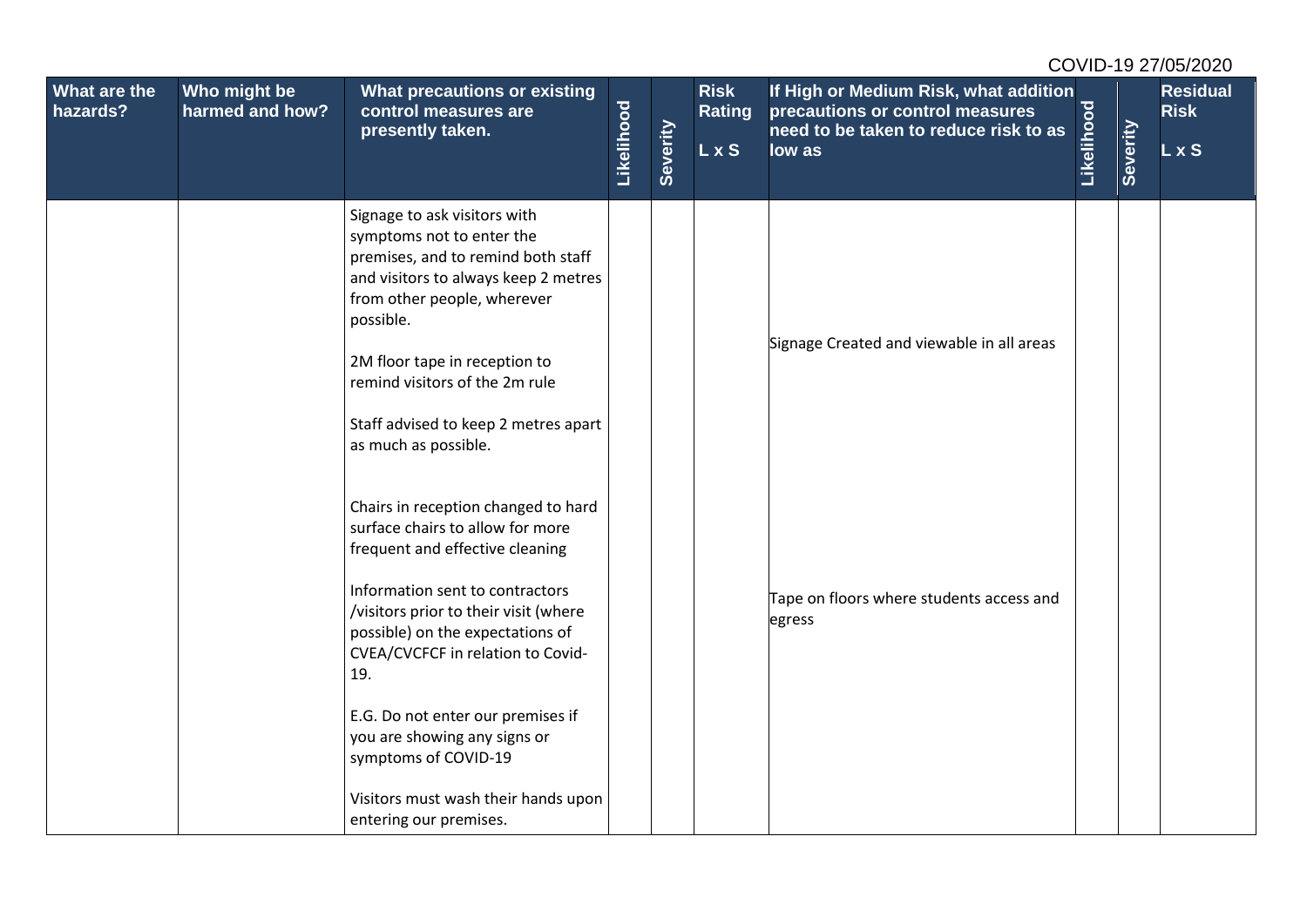| What are the<br>hazards? | Who might be<br>harmed and how?                                                | What precautions or existing<br>control measures are<br>presently taken.                                                                                                                                                                                                                                                                                                                                                                         |              |          | <b>Risk</b><br>Rating | If High or Medium Risk, what addition<br>precautions or control measures<br>need to be taken to reduce risk to as                                                                                                                                                                   |            |          | <b>Residual</b><br><b>Risk</b> |
|--------------------------|--------------------------------------------------------------------------------|--------------------------------------------------------------------------------------------------------------------------------------------------------------------------------------------------------------------------------------------------------------------------------------------------------------------------------------------------------------------------------------------------------------------------------------------------|--------------|----------|-----------------------|-------------------------------------------------------------------------------------------------------------------------------------------------------------------------------------------------------------------------------------------------------------------------------------|------------|----------|--------------------------------|
|                          |                                                                                |                                                                                                                                                                                                                                                                                                                                                                                                                                                  | Likelihood   | Severity | <b>LxS</b>            | low as                                                                                                                                                                                                                                                                              | Likelihood | Severity | L x S                          |
|                          |                                                                                | Visitors must continue adhering to<br>the 2m rule                                                                                                                                                                                                                                                                                                                                                                                                |              |          |                       | Staff to escort authorised visitors to<br>Student services toilets to wash hands                                                                                                                                                                                                    |            |          |                                |
| <b>Lifts</b>             | Employees,<br>contractors, visitors,<br>Students<br>Contracting<br>Coronavirus | Lift to be operational only where<br>necessary<br>Reduced maximum occupancy to<br>one person.<br>Clear notice at each call point to<br>identify maximum occupancy on<br>each floor.<br>Staff advised to use the backside of<br>a pen or other item when using the<br>lift call button.<br>Where lifts are operational the<br>button should form part of<br>additional cleaning regimes.<br>Cleaning kit to be left in lift for staff<br>use only | $\mathbf{1}$ | 5        | 5                     | Contractor/visitor crib sheets to be created<br>Signage Created and viewable in all areas<br>Lifts deemed out of use as first floor not in<br>use<br>If absolutely necessary only one user at a<br>time, minimal touching when used and lift<br>to be cleaned thoroughly afterwards |            |          |                                |
| <b>Staircases</b>        | Employees,<br>contractors, visitors.                                           | No one is to access the first floor<br>unless expressly authorised with the<br>principal                                                                                                                                                                                                                                                                                                                                                         | $\mathbf{1}$ | 5        | 5                     | All Stair cases "taped off" to prevent access<br>to first floor                                                                                                                                                                                                                     |            |          |                                |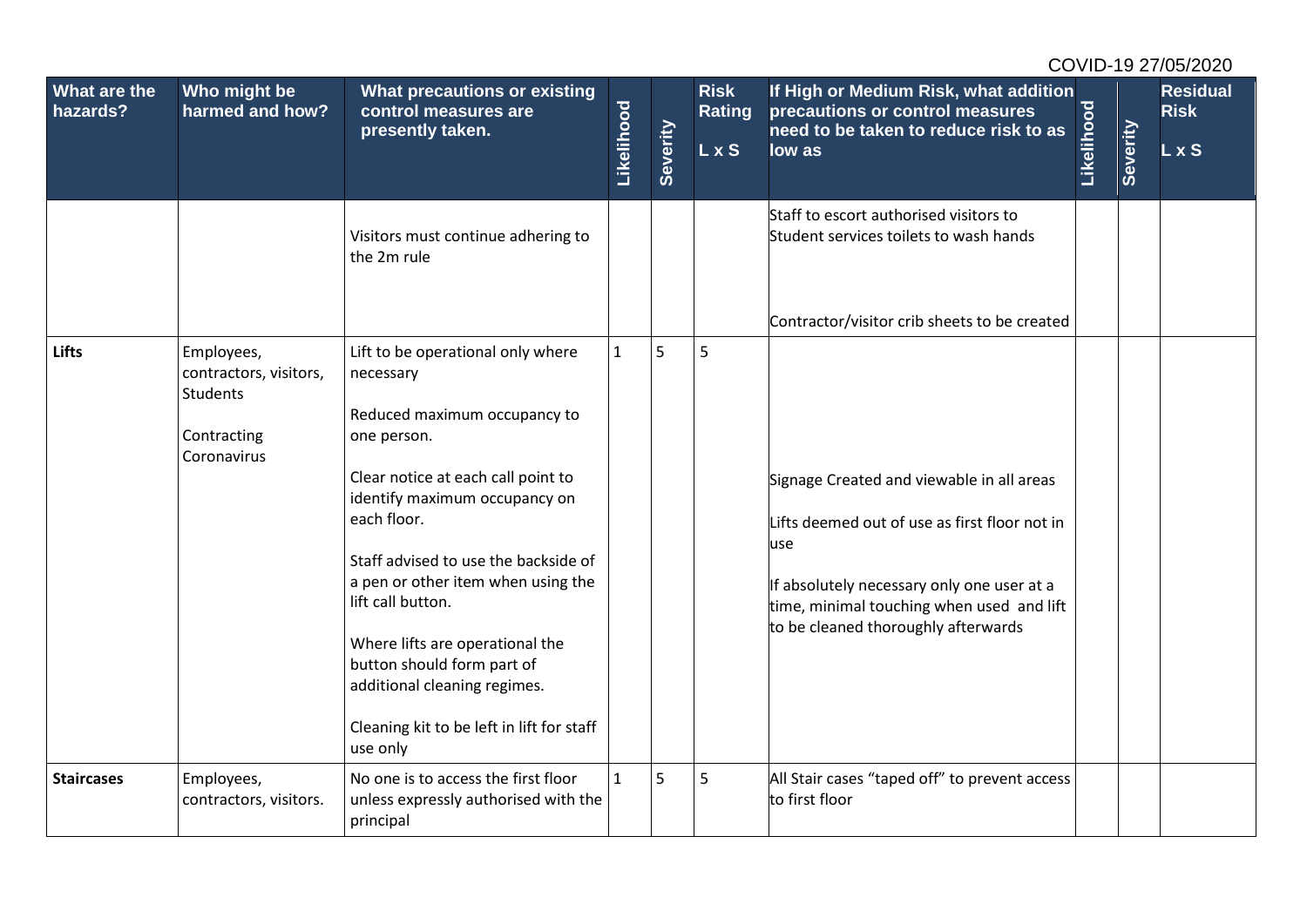| What are the<br>hazards? | Who might be<br>harmed and how?                                                 | What precautions or existing<br>control measures are<br>presently taken.                                                                                                                                                                                                                                                                                                                                                                      | <u>Likelihood</u> | Severity | <b>Risk</b><br>Rating<br><b>LxS</b> | If High or Medium Risk, what addition<br>precautions or control measures<br>need to be taken to reduce risk to as<br>low as                                                                                                                                                                                                                                        | Likelihood | Severity | <b>Residual</b><br><b>Risk</b><br>$L \times S$ |
|--------------------------|---------------------------------------------------------------------------------|-----------------------------------------------------------------------------------------------------------------------------------------------------------------------------------------------------------------------------------------------------------------------------------------------------------------------------------------------------------------------------------------------------------------------------------------------|-------------------|----------|-------------------------------------|--------------------------------------------------------------------------------------------------------------------------------------------------------------------------------------------------------------------------------------------------------------------------------------------------------------------------------------------------------------------|------------|----------|------------------------------------------------|
|                          | Contracting<br>Coronavirus                                                      | One-way systems where possible.<br>Increased regular cleaning of hand<br>rails<br>All staff briefed to ensure that they<br>are aware of these controls.                                                                                                                                                                                                                                                                                       |                   |          |                                     | Only staff authorised by principal to access<br>first floor<br>Hand rails and banisters to be regulary<br>cleaned throughout day if it is deemed<br>necessary to use stairs                                                                                                                                                                                        |            |          |                                                |
| <b>Corridors</b>         | Employees,<br>contractors, Students,<br>visitors.<br>Contracting<br>Coronavirus | Staff reminded to use access passes<br>for opening door release where<br>possible.<br>One-way systems where possible.                                                                                                                                                                                                                                                                                                                         | 1                 | 5        | 5                                   | Floors all markes at 2m intervals<br>Only Key Worker/SEND/Vulnerable children<br>to be using corridor at specific times i.e.<br>entry/exit                                                                                                                                                                                                                         |            |          |                                                |
|                          |                                                                                 | Vision screens in door kept clear at<br>all times<br>Floor markings to be used to keep<br>2m apart<br>Doors should not be wedged open<br>where they are fire doors or security<br>doors unless there is a doorgard or<br>mag lock fitted and checked<br>monthly. Those doors that are not<br>there from a fire or security aspect<br>can be wedged open. However,<br>these doors are clearly identified<br>with fire door signs to help staff |                   |          |                                     | All non-hard surfaces removed/covered<br>with laminate to ensure sanitation<br>Photocopiers limited to English Base and<br>Reception and D07 all others<br>removed/isolated<br>Cleaning equipment and signs next to<br>printers so they can be cleaned before and<br>after use<br>Cleaners on site throughout operational<br>day to ensure surfaces are wiped down |            |          |                                                |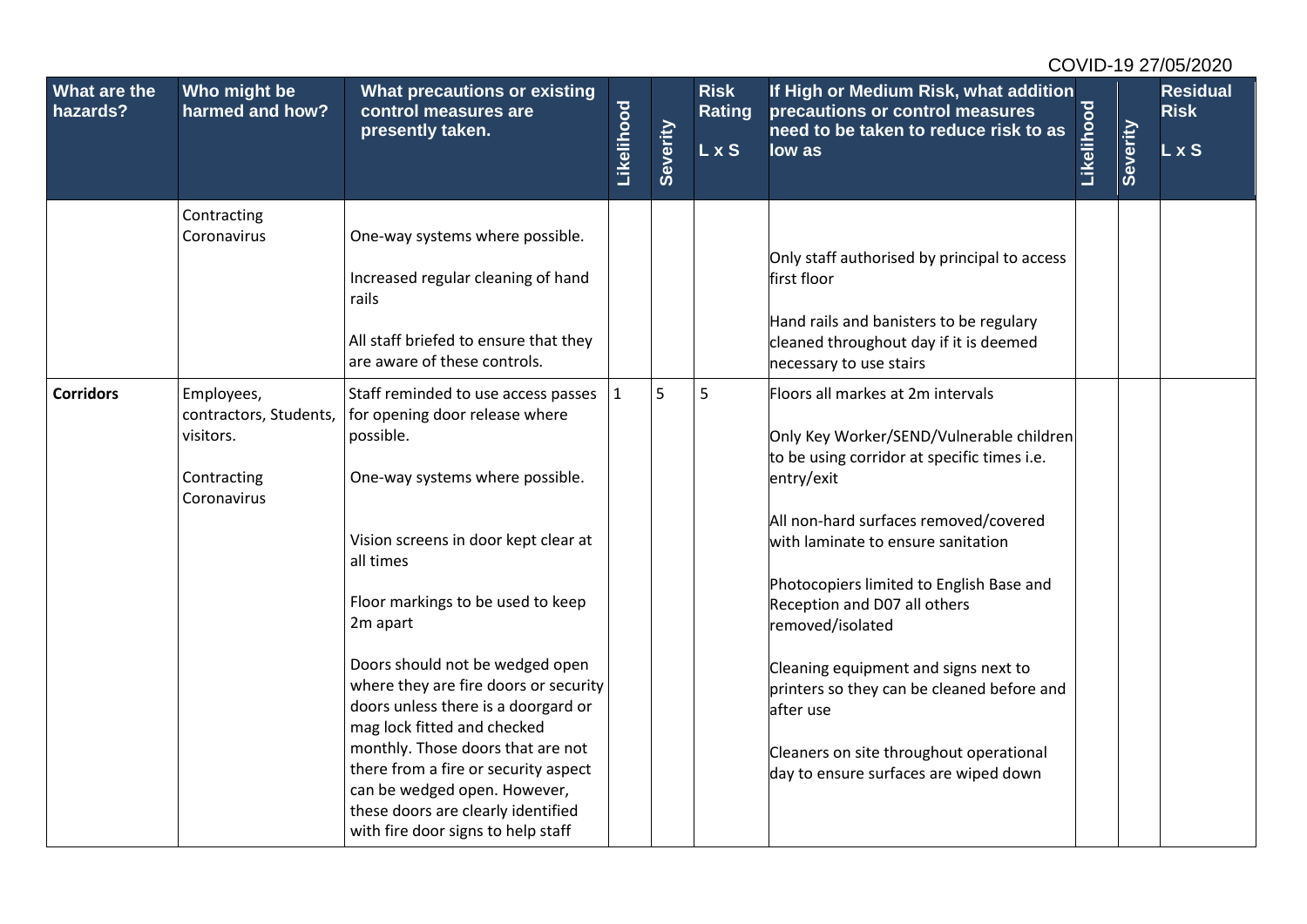| <b>What are the</b><br>hazards? | Who might be<br>harmed and how?                                                 | What precautions or existing<br>control measures are<br>presently taken.                                                                                                                                                                                                                                                                                                                                                                                                                                                | Likelihood   | Severity | <b>Risk</b><br><b>Rating</b><br>L x S | If High or Medium Risk, what addition<br>precautions or control measures<br>need to be taken to reduce risk to as<br>low as                                                                                                                                                                                                                                                                                                                                                                                                                                                                             | <b>Likelihood</b> | Severity | <b>Residual</b><br><b>Risk</b><br>L x S |
|---------------------------------|---------------------------------------------------------------------------------|-------------------------------------------------------------------------------------------------------------------------------------------------------------------------------------------------------------------------------------------------------------------------------------------------------------------------------------------------------------------------------------------------------------------------------------------------------------------------------------------------------------------------|--------------|----------|---------------------------------------|---------------------------------------------------------------------------------------------------------------------------------------------------------------------------------------------------------------------------------------------------------------------------------------------------------------------------------------------------------------------------------------------------------------------------------------------------------------------------------------------------------------------------------------------------------------------------------------------------------|-------------------|----------|-----------------------------------------|
|                                 |                                                                                 | identify which doors can and cannot<br>be wedged open<br>Use of photocopiers: Photocopiers<br>to be limited to one person per<br>time. Staff advised to limit use of<br>the photocopier and wash hands<br>after use. Consider the use of touch<br>screen pens when using<br>photocopier. Cleaning regimes are<br>stepped up to clean more<br>frequently<br>Cleaning caddy to be kept in each<br>area if additional cleaning required<br>Consider use of reprographics (C.<br>Reed) to minimise usage of<br>photocopiers |              |          |                                       | more regularly followed by extended crew<br>on evening to deep clean areas<br>all printers in zones will be switched off<br>apart from English and the main office -<br>they are not to be used<br>all printing requests can be emailed<br>directly to CRe<br>if you need to print something yourself<br>you can access the English zone printer<br>(where Y10 are taught) or the printer in<br>D07 as we are using this as a staff<br>workroom<br>if you do use the English zone printer or<br>the main office printer you will need to<br>wipe it down before and after using the<br>spray next to it |                   |          |                                         |
| <b>Toilets</b>                  | Employees,<br>contractors, Students,<br>visitors.<br>Contracting<br>Coronavirus | Restricted number of people using<br>the toilets at any one time.<br>Maximum occupancies (1 person<br>every 2 metres) identified on the<br>door.                                                                                                                                                                                                                                                                                                                                                                        | $\mathbf{1}$ | 5        | 5                                     | Signage Created and viewable in all areas<br>Cleaners on site throughout operational<br>day to ensure surfaces are wiped down<br>more regularly followed by extended crew<br>on evening to deep clean areas                                                                                                                                                                                                                                                                                                                                                                                             |                   |          |                                         |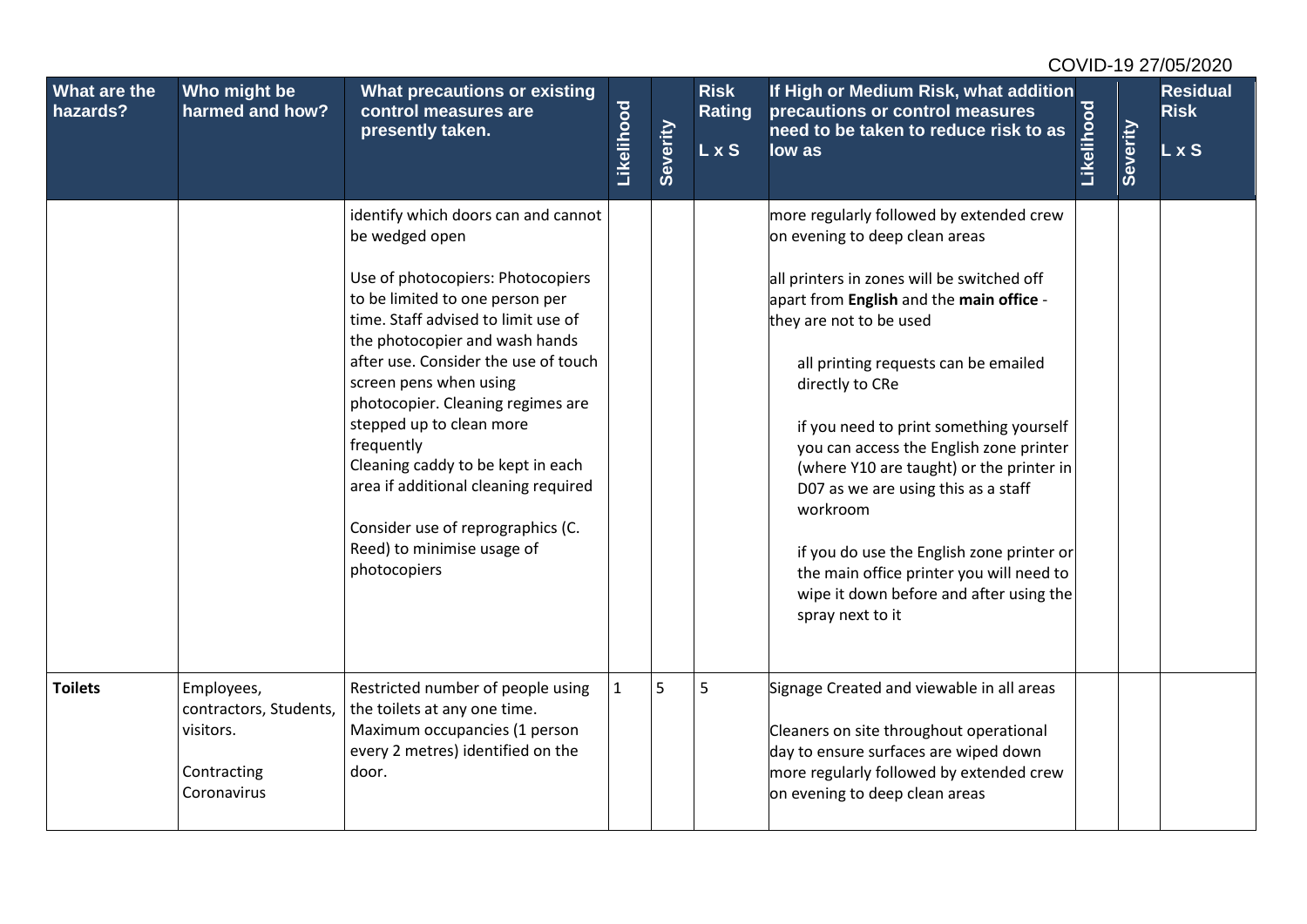| What are the<br>hazards? | Who might be<br>harmed and how?                                    | <b>What precautions or existing</b><br>control measures are<br>presently taken.                                                                                                                                   | Likelihood   | Severity | <b>Risk</b><br><b>Rating</b><br>L x S | If High or Medium Risk, what addition<br>precautions or control measures<br>need to be taken to reduce risk to as<br>low as                                                                                                                                                         | <u>Likelihood</u> | Severity | <b>Residual</b><br><b>Risk</b><br>L x S |
|--------------------------|--------------------------------------------------------------------|-------------------------------------------------------------------------------------------------------------------------------------------------------------------------------------------------------------------|--------------|----------|---------------------------------------|-------------------------------------------------------------------------------------------------------------------------------------------------------------------------------------------------------------------------------------------------------------------------------------|-------------------|----------|-----------------------------------------|
|                          |                                                                    | Toilets are screened from each<br>other<br>Additional regular cleaning<br>scheduled<br>No waiting inside toilet if queue<br>required staff to line up 2m apart on<br>main street or use disabled toilets          |              |          |                                       | Students supervised to ensure staggers<br>usage is achieved<br>Handwashing guidance displayed                                                                                                                                                                                       |                   |          |                                         |
| <b>Meeting Rooms</b>     | Employees,<br>contractors, visitors.<br>Contracting<br>Coronavirus | Avoid use – look at different ways of $ 1 $<br>working. Keep locked.<br>Alternatively display maximum<br>occupancy on door and rearrange<br>furniture/remove chairs to help<br>ensure capacity is not exceeded.   |              | 5        | 5                                     | Signage Created and viewable in all areas<br>Maximum room occupancy measured and<br>displayed on all usable rooms<br>Cleaners on site throughout operational<br>day to ensure surfaces are wiped down<br>more regularly followed by extended crew<br>on evening to deep clean areas |                   |          |                                         |
| <b>Offices</b>           | Employees,<br>contractors, visitors.<br>Contracting<br>Coronavirus | Leadership responsible for<br>calculating the maximum occupancy<br>of their offices. The maximum<br>occupancy should be communicated<br>with staff. Displaying the occupancy<br>on the door is a quick and simple | $\mathbf{1}$ | 5        | 5                                     | Kitchen $-1$ member of staff in office at any<br>time<br>Maximum room occupancy measured and<br>displayed on all usable rooms                                                                                                                                                       |                   |          |                                         |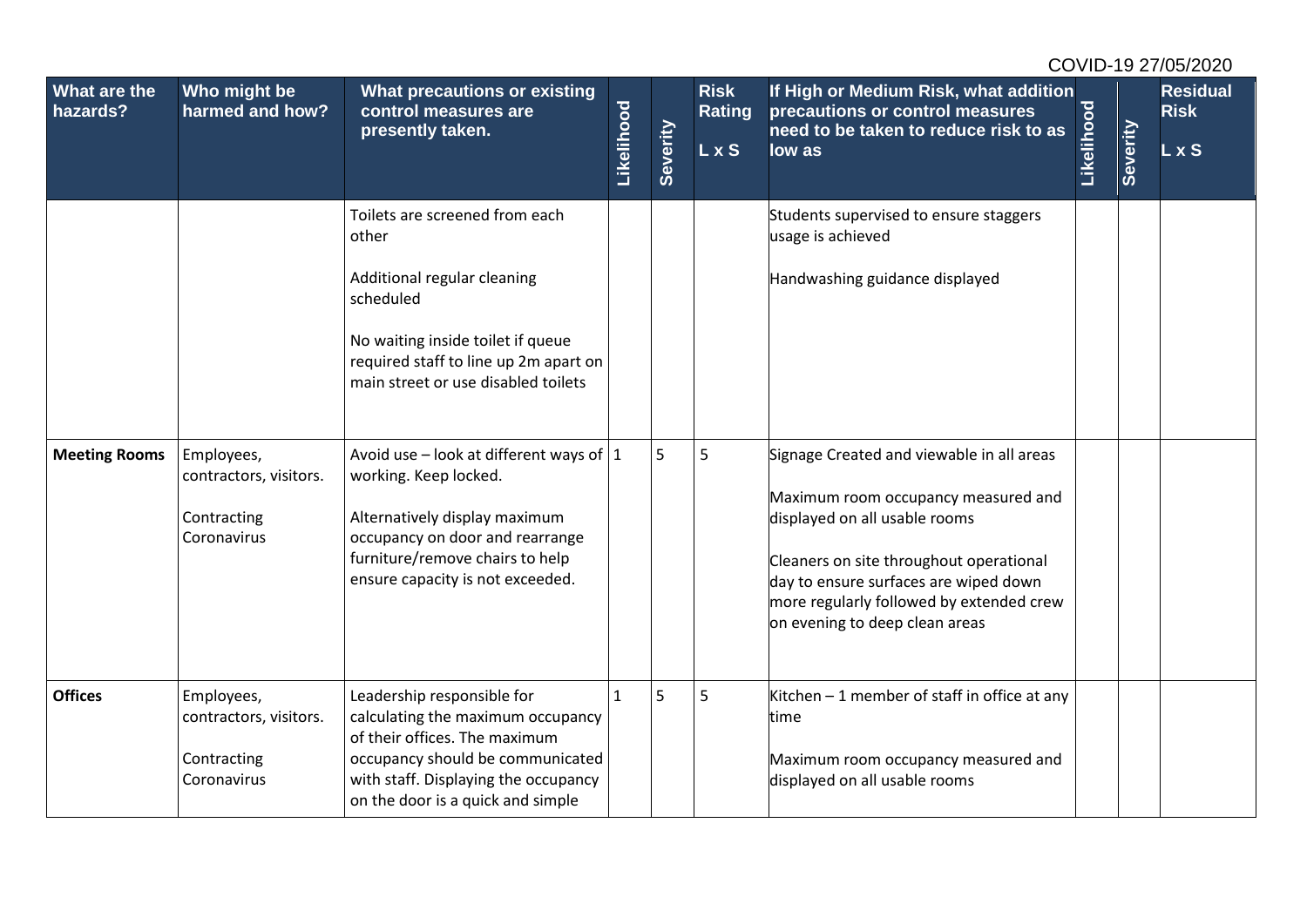| What are the<br>hazards? | Who might be<br>harmed and how? | <b>What precautions or existing</b><br>control measures are<br>presently taken.                                                                                                                                                                                                                                                                                                                                                                                                                                                                                                                                                                                                                                                         | Likelihood | Severity | <b>Risk</b><br><b>Rating</b><br>L x S | If High or Medium Risk, what addition<br>precautions or control measures<br>need to be taken to reduce risk to as<br>low as                                                                                                                                                                                                                                                                                                                                                                    | Likelihood | Severity | <b>Residual</b><br><b>Risk</b><br>L x S |
|--------------------------|---------------------------------|-----------------------------------------------------------------------------------------------------------------------------------------------------------------------------------------------------------------------------------------------------------------------------------------------------------------------------------------------------------------------------------------------------------------------------------------------------------------------------------------------------------------------------------------------------------------------------------------------------------------------------------------------------------------------------------------------------------------------------------------|------------|----------|---------------------------------------|------------------------------------------------------------------------------------------------------------------------------------------------------------------------------------------------------------------------------------------------------------------------------------------------------------------------------------------------------------------------------------------------------------------------------------------------------------------------------------------------|------------|----------|-----------------------------------------|
|                          |                                 | method to communicate this<br>information.<br>Ventilation schedule increased to<br>cover opening hours<br>Windows to be opened daily to let<br>fresh air circulate<br>Staff should leave their desks as<br>clear as possible so that it can be<br>easily cleaned.<br>Staff should work side by side or<br>facing away from colleagues, do not<br>hot desk or share stationary.<br>Cleaning caddy available in all areas<br>if additional cleaning required<br>Suitable and sufficient rubbish bins<br>provided for hand towels with<br>regular removal and disposal.<br>Waste bins to have lids on for any<br>discarded tissues etc, should be<br>lined with a bag for easy removal<br>and should be operated by foot<br>where possible |            |          |                                       | Signage Created and viewable in all areas<br>Air conditioning to be kept on at all times<br>Available windows to be opened on a<br>morning and closed on an evening<br>Cleaners on site throughout operational<br>day to ensure surfaces are wiped down<br>more regularly followed by extended crew<br>on evening to deep clean areas<br>Change of Cleaning rota to include all day<br>coverage<br>Pedal bins ordered for all areas if not swing<br>bins to be used and cleaned more regularly |            |          |                                         |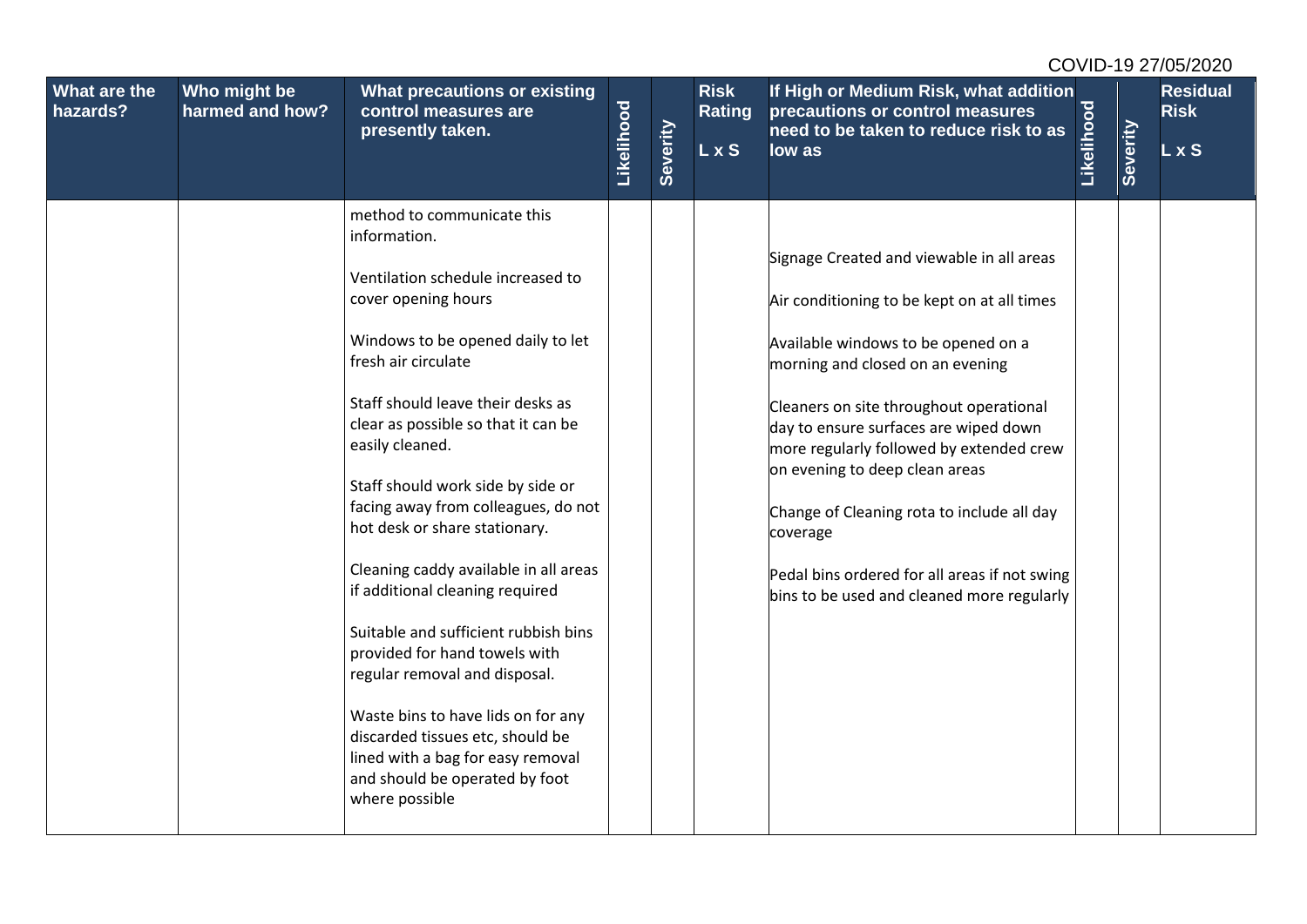| What are the<br>hazards?                                             | Who might be<br>harmed and how?                                                 | What precautions or existing<br>control measures are<br>presently taken.                                                                                                                                                                                                                                                                                                                                                                                                                                                                                                                                                                                                           | Likelihood   | Severity | <b>Risk</b><br><b>Rating</b><br><b>LxS</b> | If High or Medium Risk, what addition<br>precautions or control measures<br>need to be taken to reduce risk to as<br>low as                                                                                                                                                                                                                                                                                                                                                                                                                                                 | Likelihood | Severity | <b>Residual</b><br><b>Risk</b><br>L x S |
|----------------------------------------------------------------------|---------------------------------------------------------------------------------|------------------------------------------------------------------------------------------------------------------------------------------------------------------------------------------------------------------------------------------------------------------------------------------------------------------------------------------------------------------------------------------------------------------------------------------------------------------------------------------------------------------------------------------------------------------------------------------------------------------------------------------------------------------------------------|--------------|----------|--------------------------------------------|-----------------------------------------------------------------------------------------------------------------------------------------------------------------------------------------------------------------------------------------------------------------------------------------------------------------------------------------------------------------------------------------------------------------------------------------------------------------------------------------------------------------------------------------------------------------------------|------------|----------|-----------------------------------------|
|                                                                      |                                                                                 | Workstation barriers/separation<br>Desks physically repositioned where<br>requested                                                                                                                                                                                                                                                                                                                                                                                                                                                                                                                                                                                                |              |          |                                            |                                                                                                                                                                                                                                                                                                                                                                                                                                                                                                                                                                             |            |          |                                         |
| Welfare<br>including;<br><b>Kitchen facilities</b><br>and rest areas | Employees,<br>contractors, Students,<br>visitors.<br>Contracting<br>Coronavirus | Staggered breaks to reduce the<br>number using the facilities.<br>Reduced rota for number of people<br>using kitchens and rest areas at any<br>one time.<br>Maximum occupancies (1 person<br>every 2 metres) identified on the<br>door and floor (in Kitchen)<br>Single use cutlery and food<br>packaging to be used<br>Vision panels in doors kept clear at<br>all times to assist staff in identifying<br>visually if the capacity has been<br>exceeded without opening the door.<br>Staff encouraged to bring in flask<br>rather than using a tea point.<br>Close off communal fridges.<br>Smoking not allowed on site, and<br>staff discouraged from leaving site<br>to do so. | $\mathbf{1}$ | 5        | 5                                          | Signage Created and viewable in all areas<br>Cleaners on site throughout operational<br>day to ensure surfaces are wiped down<br>more regularly followed by extended crew<br>on evening to deep clean areas<br>Change of Cleaning rota to include all day<br>coverage<br>Pedal bins ordered for all areas if not swing<br>bins to be used and cleaned more regularly<br>Water fountains isolated and bottled water<br>available at kitchen<br>Tea Coffee water Available at kitchen<br>Kitchen staff only to prepare and hand over<br>Staff lunches provided free of charge |            |          |                                         |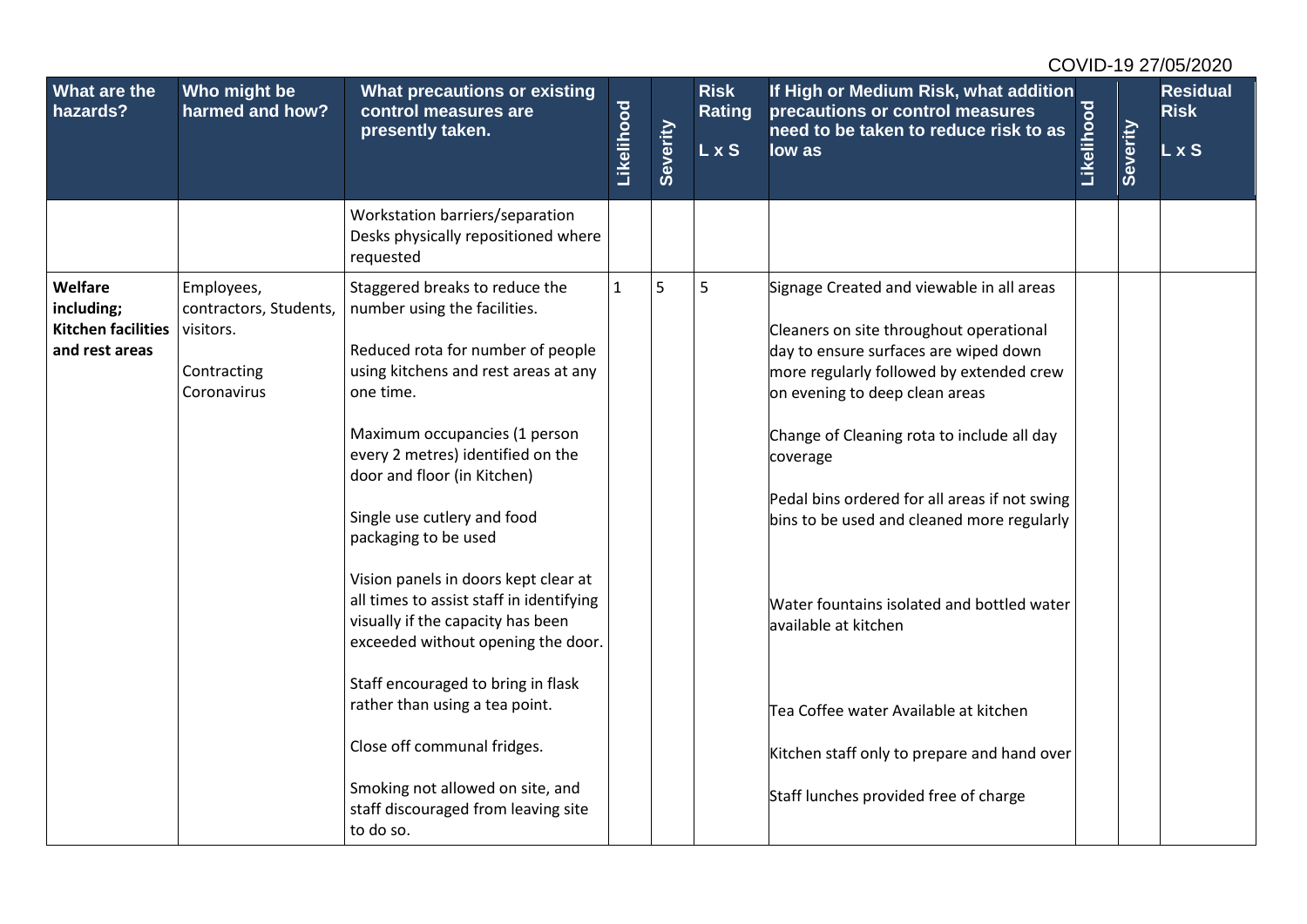| What are the<br>hazards? | Who might be<br>harmed and how? | <b>What precautions or existing</b><br>control measures are                                                                                                                                                                                                                                                                                                                                                                                                                                                                                                                                                                                                |            |          | <b>Risk</b><br>Rating | If High or Medium Risk, what addition<br>precautions or control measures<br>need to be taken to reduce risk to as                   |            |          | <b>Residual</b><br><b>Risk</b> |
|--------------------------|---------------------------------|------------------------------------------------------------------------------------------------------------------------------------------------------------------------------------------------------------------------------------------------------------------------------------------------------------------------------------------------------------------------------------------------------------------------------------------------------------------------------------------------------------------------------------------------------------------------------------------------------------------------------------------------------------|------------|----------|-----------------------|-------------------------------------------------------------------------------------------------------------------------------------|------------|----------|--------------------------------|
|                          |                                 | presently taken.                                                                                                                                                                                                                                                                                                                                                                                                                                                                                                                                                                                                                                           | Likelihood | Severity | L x S                 | low as                                                                                                                              | Likelihood | Severity | L x S                          |
|                          |                                 | Disposable towels only - no multi<br>use towels.<br>All toilets and kitchens provided<br>with hand washing facilities with<br>soap, disposable towels and hot<br>running water. Stocks are<br>replenished at periods not<br>exceeding 1 day<br>Posters displayed in toilets and<br>kitchens asking staff to wash their<br>hands.<br>Signage to be provided as to who to<br>contact when stock requires<br>replenished<br>Government advice is to Catch<br>Coughs and Sneezes in tissues -<br>Tissues available throughout the<br>workplace.<br>Spacing seats and tables to ensure<br>social distancing.<br>Markings on floor required in<br>confined areas |            |          |                       | Signage Created and viewable in all areas<br>Signage Created and viewable in all areas<br>Signage Created and viewable in all areas |            |          |                                |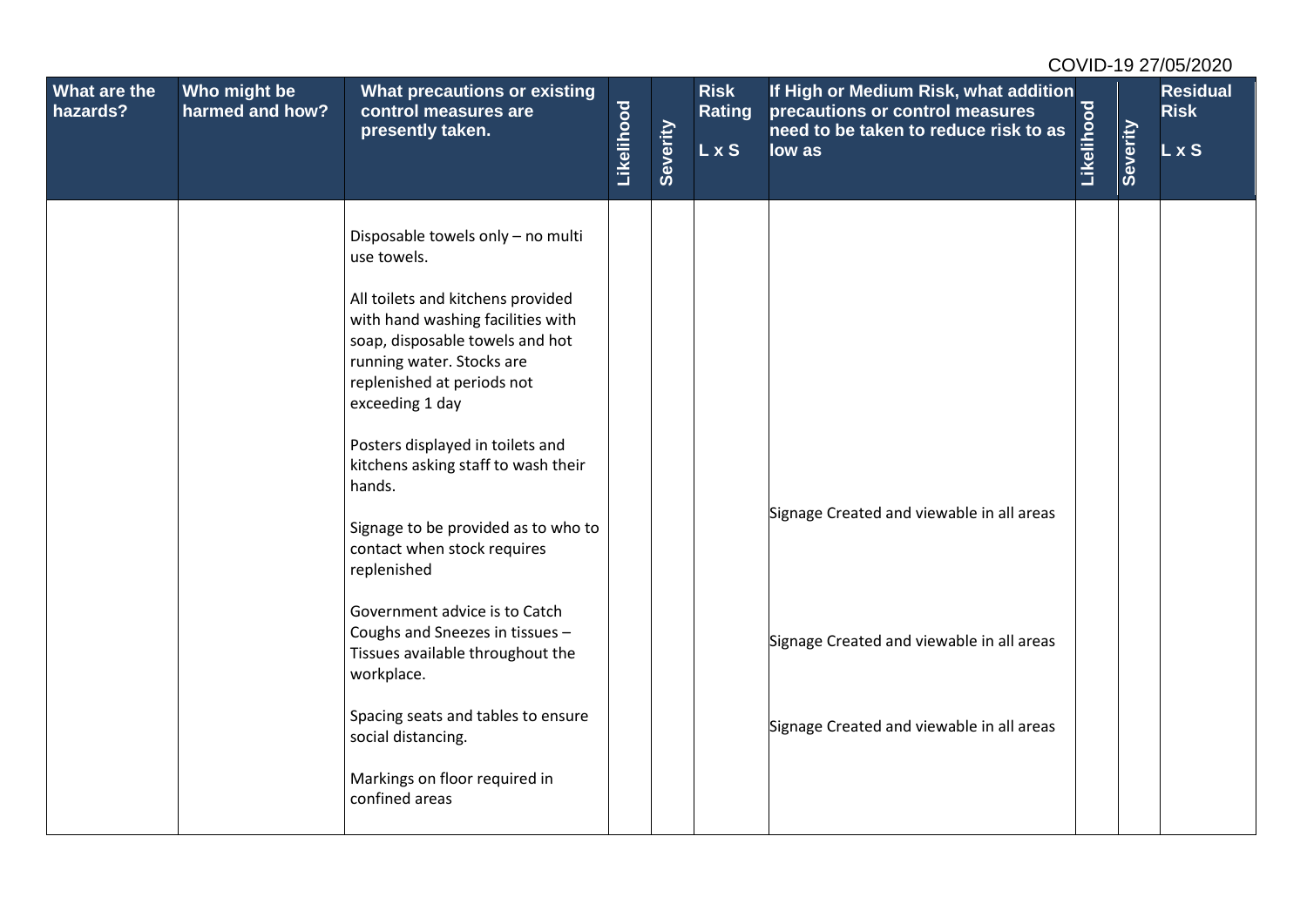| What are the<br>hazards? | Who might be<br>harmed and how?                                                | What precautions or existing<br>control measures are<br>presently taken.<br>Students are to be brought food to                                                                                                                                                                                                                                                                                                                                                                                                                     | Likelihood   | Severity | <b>Risk</b><br><b>Rating</b><br><b>LxS</b> | If High or Medium Risk, what addition<br>precautions or control measures<br>need to be taken to reduce risk to as<br>low as                                                                                                                                                                                                                                                                                                                                                                                                                                                                                                                          | Likelihood | Severity | <b>Residual</b><br><b>Risk</b><br>L x S |
|--------------------------|--------------------------------------------------------------------------------|------------------------------------------------------------------------------------------------------------------------------------------------------------------------------------------------------------------------------------------------------------------------------------------------------------------------------------------------------------------------------------------------------------------------------------------------------------------------------------------------------------------------------------|--------------|----------|--------------------------------------------|------------------------------------------------------------------------------------------------------------------------------------------------------------------------------------------------------------------------------------------------------------------------------------------------------------------------------------------------------------------------------------------------------------------------------------------------------------------------------------------------------------------------------------------------------------------------------------------------------------------------------------------------------|------------|----------|-----------------------------------------|
|                          |                                                                                | be eaten at their desk. Staff to eat at<br>desk or 2m intervals in restaurant                                                                                                                                                                                                                                                                                                                                                                                                                                                      |              |          |                                            |                                                                                                                                                                                                                                                                                                                                                                                                                                                                                                                                                                                                                                                      |            |          |                                         |
| <b>Cleaning</b>          | Employees,<br>contractors, Students<br>visitors.<br>Contracting<br>Coronavirus | Increased cleaning regimes.<br>Cleaning frequently touched<br>surfaces daily these include, door<br>handles, light switches, seating<br>areas, door releases, lift buttons,<br>desks and keyboards etc.<br>Deep cleans including fogging where<br>a member of staff has been<br>diagnosed with Covid-19 and have<br>been in the premises within 72<br>hours.<br>Alternatively, close off the area until<br>72 hours has elapsed. If member of<br>staff diagnosed has not been in the<br>office for 72 hours no action<br>required. | $\mathbf{1}$ | 5        | 5                                          | Kitchen staff - Handwashing every 20mins<br>advised to staff<br>Cleaning Staff to be placed on rota to<br>ensure coverage of the entire school day is<br>achieved (minimum of two staff available at<br>all times of opening)<br>All areas deep cleaned at end of school day<br>Signage Created and viewable in all areas<br>Cleaners on site throughout operational<br>day to ensure surfaces are wiped down<br>more regularly followed by extended crew<br>on evening to deep clean areas<br>Change of Cleaning rota to include all day<br>coverage<br>Pedal bins ordered for all areas if not swing<br>bins to be used and cleaned more regularly |            |          |                                         |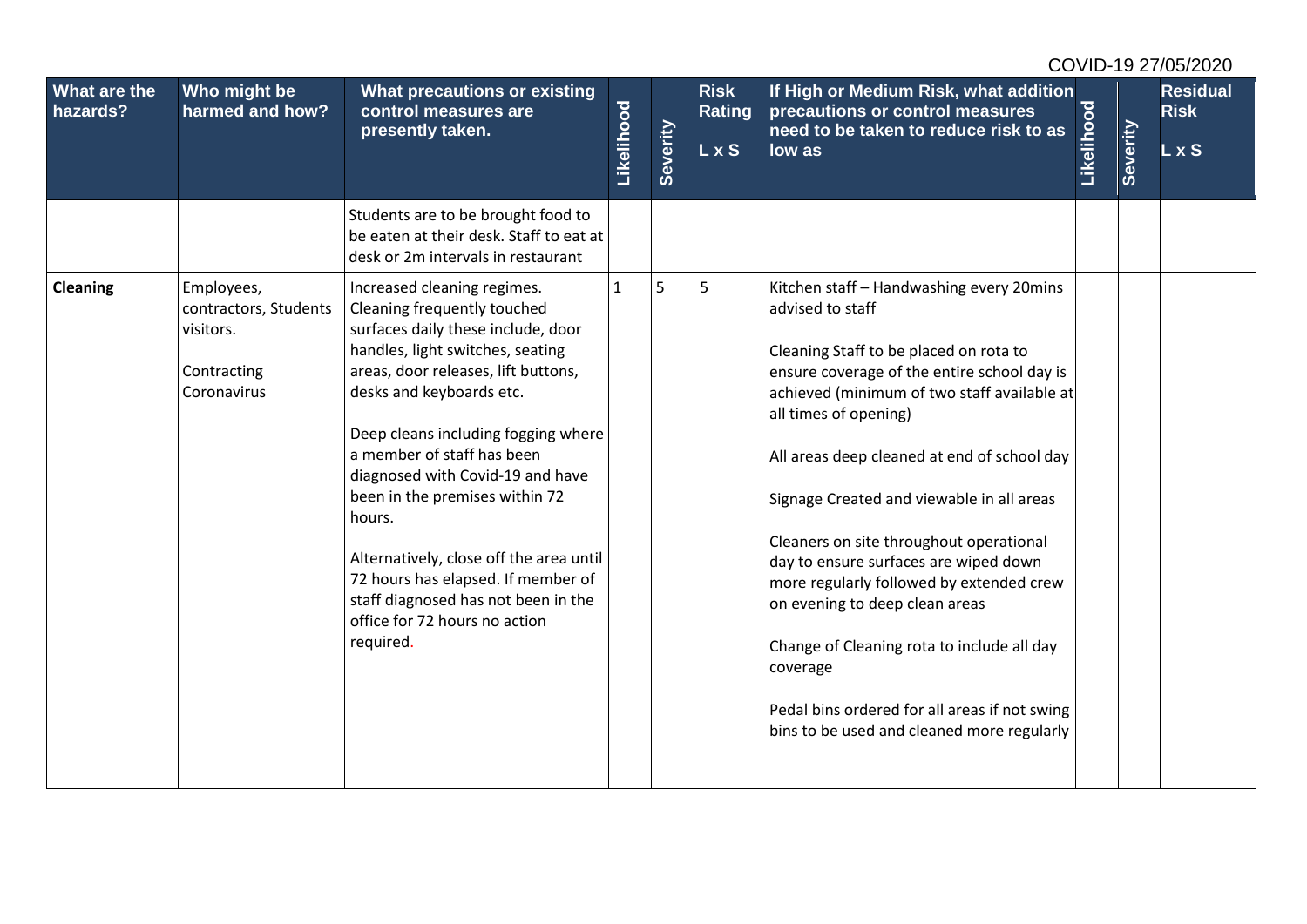| What are the<br>hazards? | Who might be<br>harmed and how?                                                 | What precautions or existing<br>control measures are<br>presently taken.                                                                                                                                                                                                 | Likelihood   | Severity | <b>Risk</b><br><b>Rating</b><br>L x S | If High or Medium Risk, what addition<br>precautions or control measures<br>need to be taken to reduce risk to as<br>low as                                                                                                                                                                                                                                                                                                                                                                      | Likelihood | Severity | <b>Residual</b><br><b>Risk</b><br>L x S |
|--------------------------|---------------------------------------------------------------------------------|--------------------------------------------------------------------------------------------------------------------------------------------------------------------------------------------------------------------------------------------------------------------------|--------------|----------|---------------------------------------|--------------------------------------------------------------------------------------------------------------------------------------------------------------------------------------------------------------------------------------------------------------------------------------------------------------------------------------------------------------------------------------------------------------------------------------------------------------------------------------------------|------------|----------|-----------------------------------------|
| <b>Deliveries</b>        | Employees,<br>contractors, Students,<br>visitors.<br>Contracting<br>Coronavirus | Advise all delivery drivers that no<br>goods or food should be physically<br>handed over.<br>Decide on a location as a set drop-<br>off point agreed in advance.                                                                                                         | $\mathbf{1}$ | 5        | 5                                     | Kitchen-LHu organised with kitchen<br>deliveries that driver delivers caged goods<br>to door kitchen staff empty cage invoice<br>left with goods no contact or signatures<br>required 2m distancing followed.<br>All deliveries to be contactless<br>School Deliveries signposted to Sports<br>Centre kitchen deliveries to Kitchen<br>Main Entrance Gates designated deliveries<br>and contractors only<br>Contractors to be let in via the sports<br>centre and agreed with Facilities Manager |            |          |                                         |
| Communication            | Employees,<br>contractors, Students<br>visitors.<br>Contracting<br>Coronavirus  | Staff receive specific premises<br>information and instruction. This<br>information should include the<br>control measures which have been<br>implemented to help protect staff<br>and others whilst in CVEA/CVCFC<br>and specific instructions staff need<br>to follow. | $\mathbf{1}$ | 5        | 5                                     | Express and concise guidance consulted<br>and issued to staff/students/parents/trade<br>unions<br>Plethora of informational signage displayed<br>throughout Academy<br>Constant communication from Leadership<br>via email or online meetings                                                                                                                                                                                                                                                    |            |          |                                         |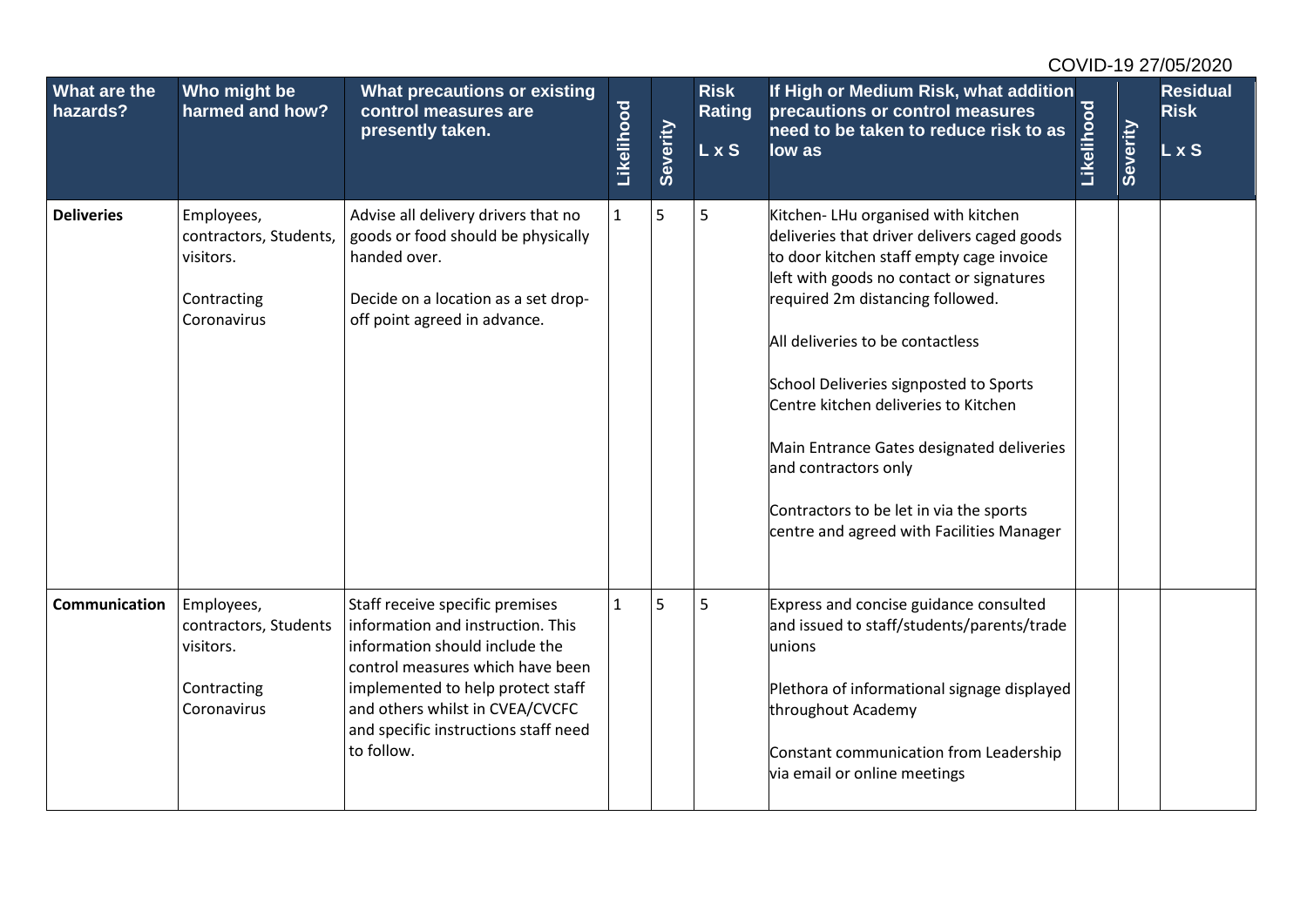| What are the<br>hazards?              | Who might be<br>harmed and how?                                    | What precautions or existing<br>control measures are<br>presently taken.                                                                                                                                                                                                                                                                                                                                                            | Likelihood   | Severity | <b>Risk</b><br><b>Rating</b><br><b>LxS</b> | If High or Medium Risk, what addition<br>precautions or control measures<br>need to be taken to reduce risk to as<br>low as                                                                          | Likelihood | <b>Severity</b> | <b>Residual</b><br><b>Risk</b><br>$L \times S$ |
|---------------------------------------|--------------------------------------------------------------------|-------------------------------------------------------------------------------------------------------------------------------------------------------------------------------------------------------------------------------------------------------------------------------------------------------------------------------------------------------------------------------------------------------------------------------------|--------------|----------|--------------------------------------------|------------------------------------------------------------------------------------------------------------------------------------------------------------------------------------------------------|------------|-----------------|------------------------------------------------|
|                                       |                                                                    | Posters for staff in toilets to wash<br>hand Information displayed in<br>toilets.<br>All staff to be advised of who and<br>how they need to contact should<br>welfare facilities either not work or<br>require replenishing.<br>Posters displayed throughout the<br>premises to follow social distancing.<br>Posters on the signs and symptoms<br>of Covid-19.<br>Use of Emails to quickly cascade<br>information when/if required. |              |          |                                            | All Govt guidance taken into account when<br>plans are devised<br>Signage Created and viewable in all areas<br>ignage Created and viewable in all areas<br>Signage Created and viewable in all areas |            |                 |                                                |
| <b>Emergency</b><br><b>Procedures</b> | Employees,<br>contractors, visitors.<br>Contracting<br>Coronavirus | Review emergency procedures to<br>ensure that arrangements remain<br>valid for Fire Safety including the<br>numbers and locations of trained<br>fire wardens and the validity of<br><b>Personal Emergency Evacuation</b><br>Plans considering social distancing<br>measure where possible.                                                                                                                                          | $\mathbf{1}$ | 5        | 5                                          | Rota of First Aiders on duty:<br>GBa Main First Aid contact<br><b>KBr CRe Deputy</b>                                                                                                                 |            |                 |                                                |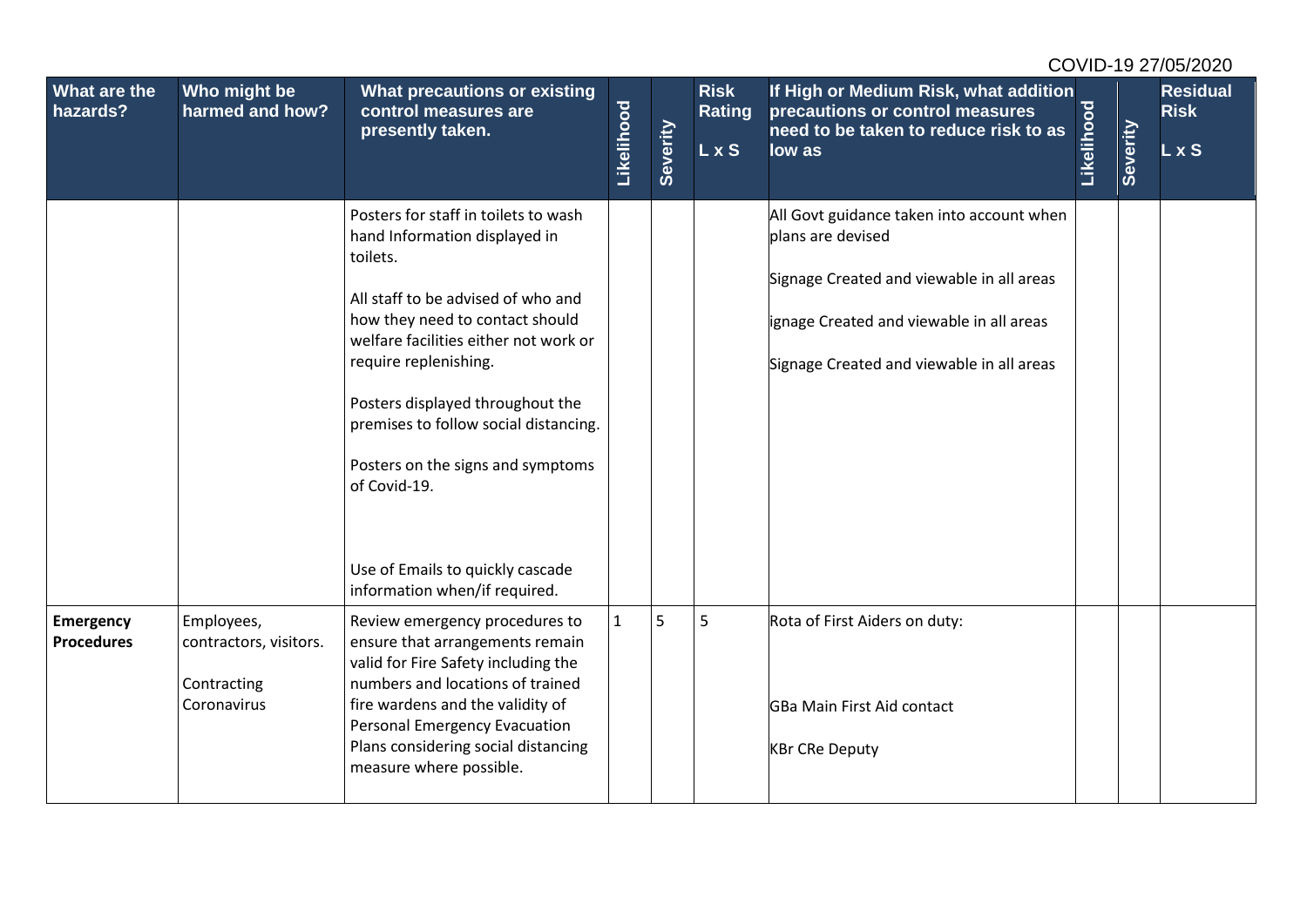| What are the<br>hazards? | Who might be<br>harmed and how? | <b>What precautions or existing</b><br>control measures are<br>presently taken.                               |            |          | <b>Risk</b><br>Rating<br>L x S | If High or Medium Risk, what addition<br>precautions or control measures<br>need to be taken to reduce risk to as                                                         | Likelihood |          | <b>Residual</b><br><b>Risk</b> |
|--------------------------|---------------------------------|---------------------------------------------------------------------------------------------------------------|------------|----------|--------------------------------|---------------------------------------------------------------------------------------------------------------------------------------------------------------------------|------------|----------|--------------------------------|
|                          |                                 |                                                                                                               | Likelihood | Severity |                                | low as                                                                                                                                                                    |            | Severity | L x S                          |
|                          |                                 | Everyone must maintain 2 metre<br>separation as far as possible during<br>evacuation and at assembly points.  |            |          |                                | <b>Updated Emergency Evacuation Plan to</b><br>Cascaded to Staff                                                                                                          |            |          |                                |
|                          |                                 | Suspend all practice fire drills until<br>further notice.                                                     |            |          |                                | Any staff or student who experiences or is<br>showing signs of COVID-19 symptoms<br>should not attend the Academy. Testing is<br>available for all staff and families and |            |          |                                |
|                          |                                 | Staff to be trained to use new evac<br>chairs when guidance allows and<br>are to be provided with face masks. |            |          |                                | should be sought as soon as symptoms<br>present themselves                                                                                                                |            |          |                                |
|                          |                                 | Social distancing enforced where<br>possible at assembly points.                                              |            |          |                                | If a student develops symptoms of COVID-<br>19 they are to be isolated immediately at<br>the seating area in reception First aider will                                   |            |          |                                |
|                          |                                 | Sufficient first aiders on site with                                                                          |            |          |                                | be called to establish if emergency<br>assistance is to requested.                                                                                                        |            |          |                                |
|                          |                                 | face shields/masks gloves visors and<br>aprons made available                                                 |            |          |                                | Students and teacher who pupil has been in<br>close contact with to be isolated in their<br>assigned room.                                                                |            |          |                                |
|                          |                                 | First aid kits - updated to include<br>(where already not supplied)<br>surgical masks and rubber gloves,      |            |          |                                | Isolated students parent/guardian to be<br>called and student to be removed and to                                                                                        |            |          |                                |
|                          |                                 | hand sanitisers.<br>Ensure First Aiders for the premises                                                      |            |          |                                | self-isolate for 2 weeks or be tested<br>Staff and students who have been in close                                                                                        |            |          |                                |
|                          |                                 | are issued with the current advice<br>and guidance produced by St Johns<br>Ambulance.                         |            |          |                                | contact then to be sent home to self-isolate<br>or organise testing.                                                                                                      |            |          |                                |
|                          |                                 |                                                                                                               |            |          |                                | Rooms and areas to be deep cleaned as<br>soon as is reasonably possible (school                                                                                           |            |          |                                |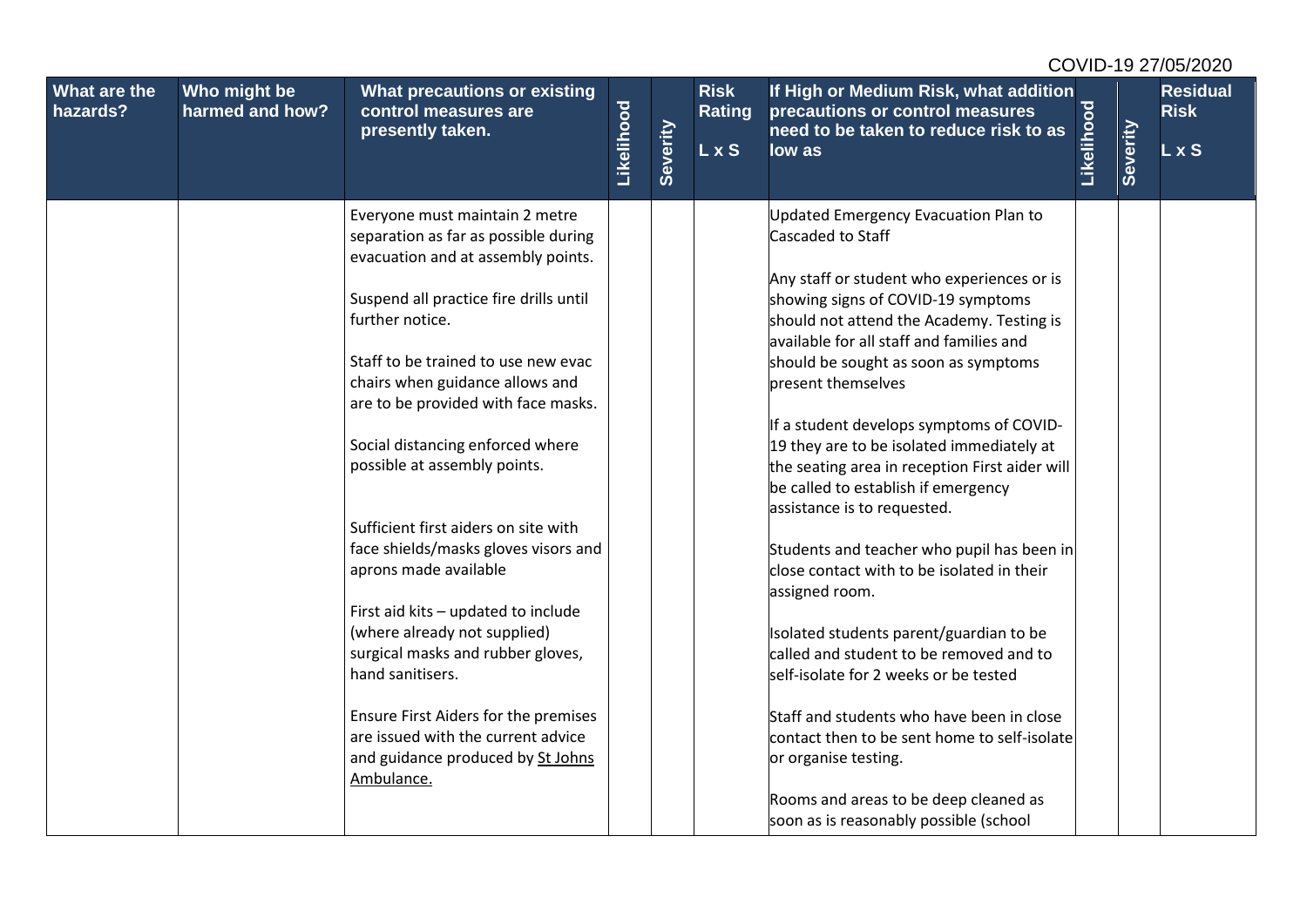| What are the<br>hazards? | Who might be<br>harmed and how?                                                 | What precautions or existing<br>control measures are<br>presently taken.                                                                                                                                                                                                                                                                                                                                                                                                                      | Likelihood   | Severity | <b>Risk</b><br><b>Rating</b><br>L x S | If High or Medium Risk, what addition<br>precautions or control measures<br>need to be taken to reduce risk to as<br>low as                                                                                                                                                                                                                                                                                | Likelihood | Severity | <b>Residual</b><br><b>Risk</b><br>L x S |
|--------------------------|---------------------------------------------------------------------------------|-----------------------------------------------------------------------------------------------------------------------------------------------------------------------------------------------------------------------------------------------------------------------------------------------------------------------------------------------------------------------------------------------------------------------------------------------------------------------------------------------|--------------|----------|---------------------------------------|------------------------------------------------------------------------------------------------------------------------------------------------------------------------------------------------------------------------------------------------------------------------------------------------------------------------------------------------------------------------------------------------------------|------------|----------|-----------------------------------------|
|                          |                                                                                 | Method to dispose of suspect Covid<br>19 waste all items to be placed in<br>yellow bags and clinical waste bins<br>provided                                                                                                                                                                                                                                                                                                                                                                   |              |          |                                       | closure to be decided by leadership) after<br>cleaning, fogging to be carried out in room.<br>IR1 to be completed and logged with SCC<br>H&S Team by Facilities Manager                                                                                                                                                                                                                                    |            |          |                                         |
| <b>Ventilation</b>       | Employees,<br>contractors, Students,<br>visitors.<br>Contracting<br>Coronavirus | Ventilation is switched to nominal<br>speed at least 2 hours before the<br>building usage and switch to lower<br>speed 2 hours after the building<br>usage time<br>At nights and weekends, ventilation<br>not switched off, but kept running<br>at lower speeds via BMS optimiser<br>Ensure regular airing with windows,<br>Facilities staff to open all windows<br>on morning gand close on evening<br>Toilet ventilation ran 24/7.<br>Occupants should flush toilet with<br>the lid closed. | $\mathbf{1}$ | 5        | 5                                     | Classrooms will have windows opened<br>before use<br>BMS ensures no circulated air is being<br>pumped round academy all air is fresh<br>AC units in ICT suites ensure good clean<br>filtered air is available<br>BMS monitors CO2 and opens louvres when<br>fresh air is needed<br>Outdoor breaks are to happen daily<br>weather permitting<br>All non-fire doors to be wedged open<br>where safe to do so |            |          |                                         |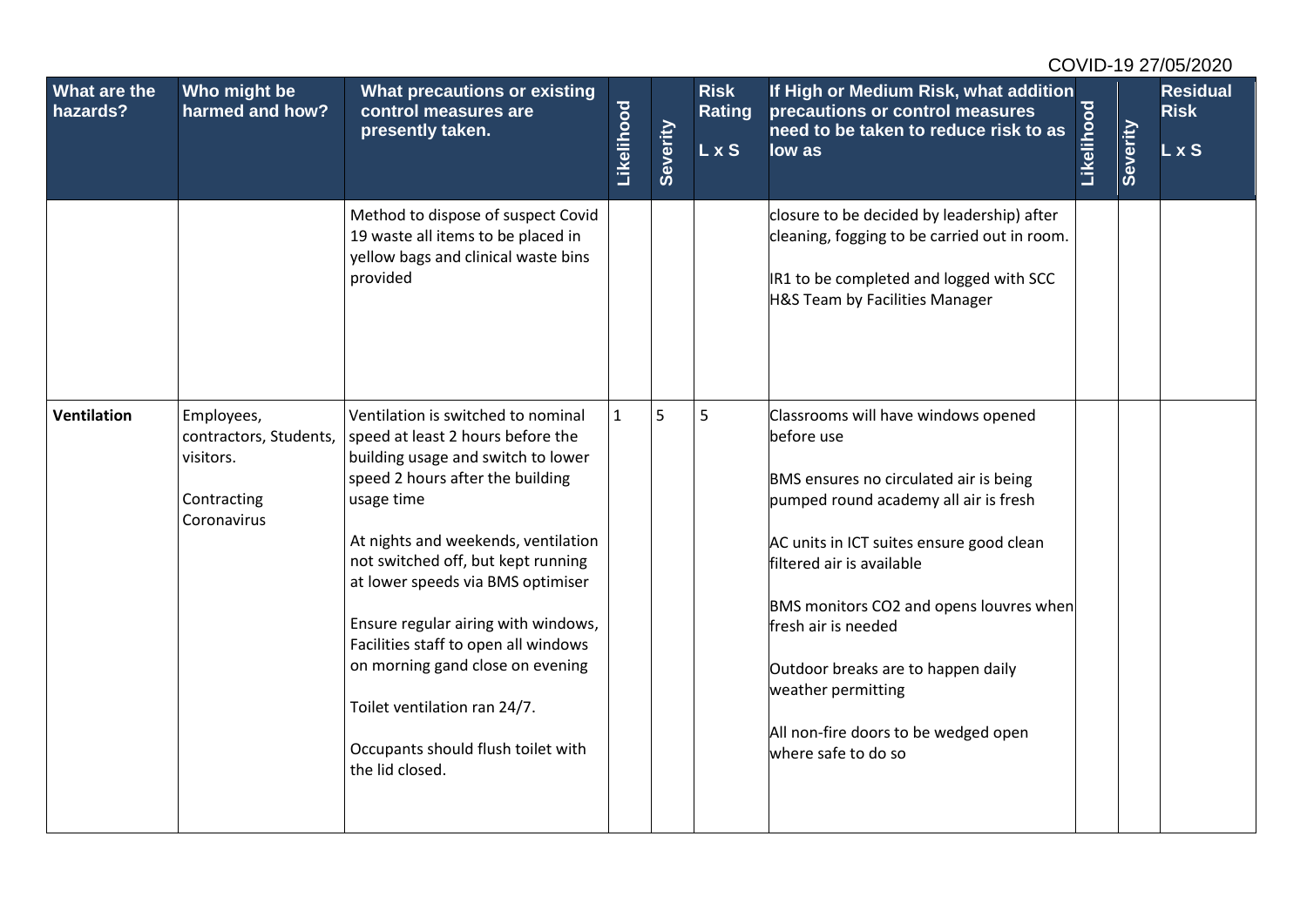| <b>What are the</b><br>hazards? | Who might be<br>harmed and how?                  | What precautions or existing<br>control measures are<br>presently taken.                  | Likelihood | Severity       | <b>Risk</b><br>Rating<br>L x S | If High or Medium Risk, what addition<br>precautions or control measures<br>need to be taken to reduce risk to as<br>low as | Likelihood | Severity | <b>Residual</b><br><b>Risk</b><br>L x S |
|---------------------------------|--------------------------------------------------|-------------------------------------------------------------------------------------------|------------|----------------|--------------------------------|-----------------------------------------------------------------------------------------------------------------------------|------------|----------|-----------------------------------------|
|                                 |                                                  | Air handling units switched to 100%<br>outdoor air.                                       |            |                |                                |                                                                                                                             |            |          |                                         |
|                                 |                                                  | Air conditioning systems do not<br>need adjustment,                                       |            |                |                                |                                                                                                                             |            |          |                                         |
| Re-opening<br>closed premises.  | Employees,<br>contractors, Students<br>visitors. | <b>Continued Statutory</b><br>checks/inspections to be completed<br>prior to reoccupation |            | 5 <sub>5</sub> | 5                              | School has been open throughout and all<br>statutory inspections and checks up to date                                      |            |          |                                         |
|                                 | Contracting<br>Coronavirus                       |                                                                                           |            |                |                                |                                                                                                                             |            |          |                                         |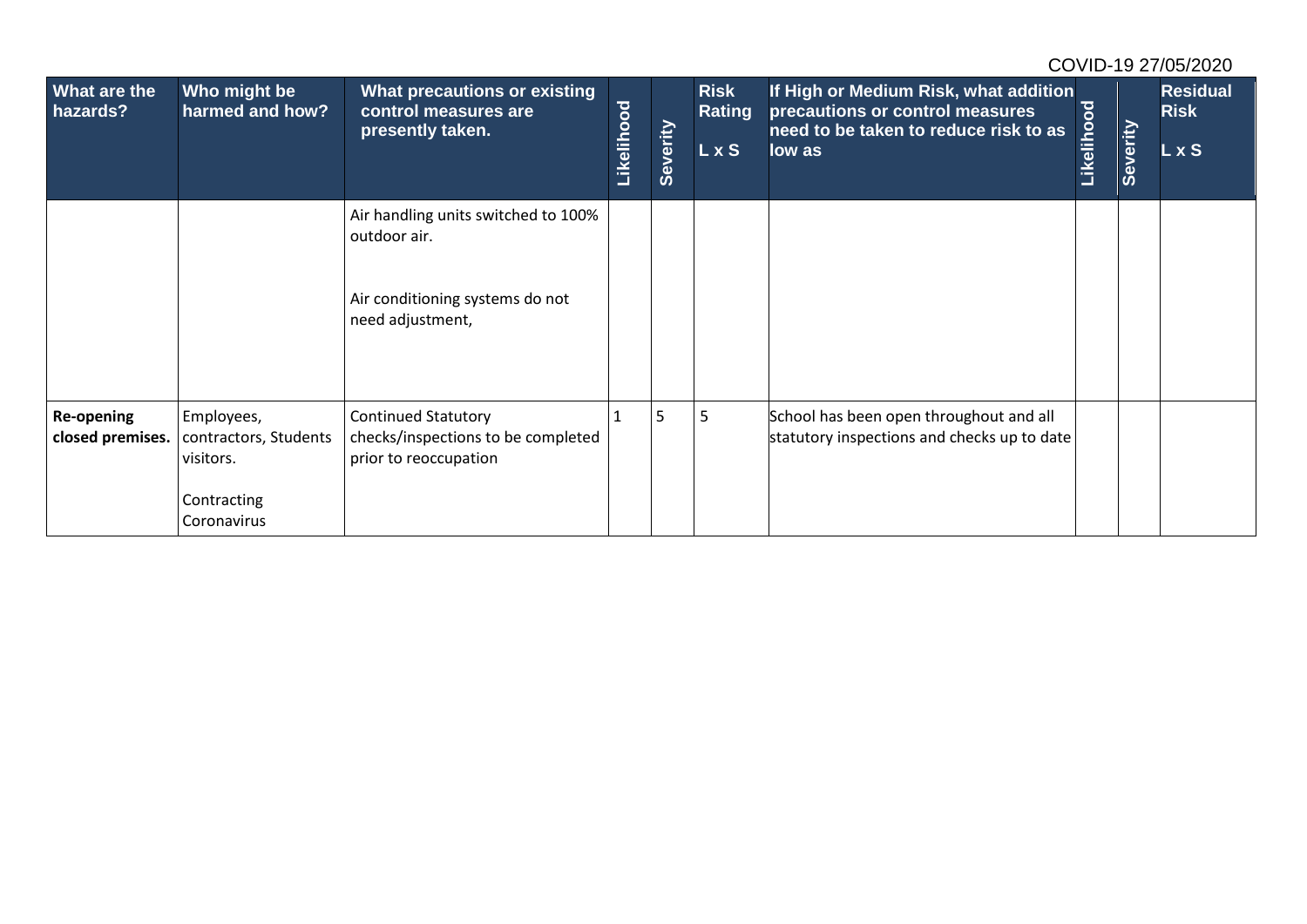**Appendix Covid19/ Social distancing – addendum to First Aid protocols – September 6th 2020**

**Context: the current pandemic situation dictates that additional measures be put in place in order to safeguard staff attending students with first aid requirements and to prevent cross contamination from student to student.**

Staff and Parent/Carers to be actively encouraged to access testing facilities available where symptoms are displayed or contact with a Covid 19 positive person.

**Location of Facilities:**

Current Hygiene Room on PE corridor will not be used.

First aid will be delivered via student services or at the location of the incident if necessary.

All medication and PPE kit will be stored in student services.

**Waiting area:** For first aid this will be outside student services at the chairs/window area. Chairs will be available at an adequate social distance apart where students can sit in a relatively open space to await first aid triage.

We will be using the reception area at the front of the school for students that have symptoms of Covid 19, to wait until a parent picks them up. The seating is in designated bays, well over 2 metres apart from each other and reception staff. PPE kit is available on reception. This means that at the end of the school day this area will be given a deep clean and will also be cleaned after any student has been seated there. (see checklist for Covid 19 staff/students)

Staff who have helped a student/staff member presenting Covid 19 symptoms and any students who have been in close contact with them **DO NOT** need to go home to self-isolate.

**Equipment:** First aid staff will now be required to wear PPE on attending a first aid situation – in every circumstance, no matter how small. Staff must wear a Type11R Face Mask and Visor at all times, plus gloves and apron.

First aid staff are required to use antibacterial/antiviral gel to prevent cross contamination. This must be applied before accessing PPE

First aid staff will be given their own face shield or protective glasses. They will clean this after every use and carry it with them. There must not be an exchange of PPE equipment.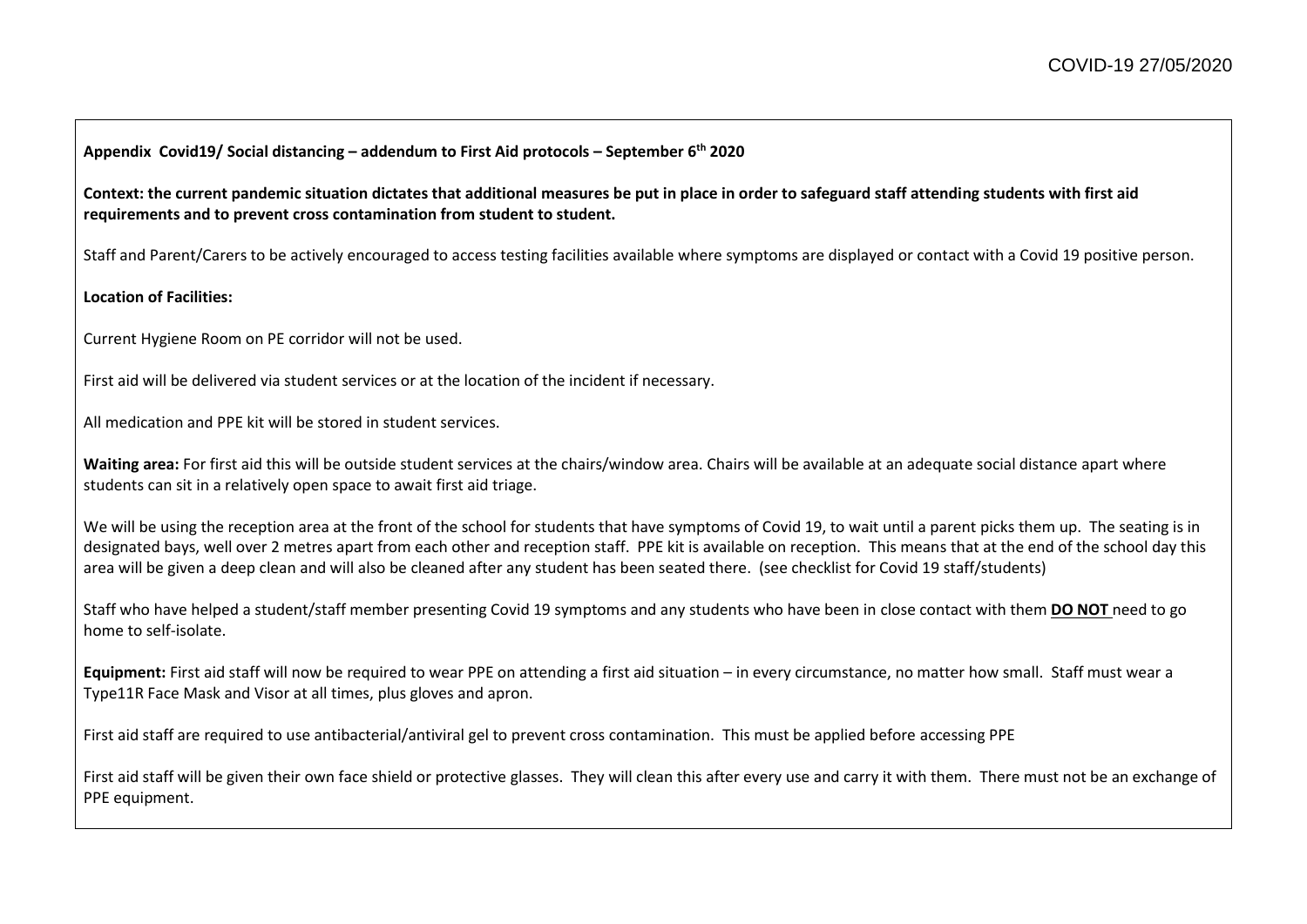**A medical disposal waste bin,** emptied by a specialist company, **large enough to store used PPE** to be located in the student services room. (we put glovers and first aid items into this after use).

Access to **soap plus antibacterial gel and wipes** should also be in the student services room.

First aid staff are required to have a change of clothes and personal toiletries and towel plus a bag to store old clothes with them on the premises at all times. This is so in the rare occurrences of suspected contamination when there was no PPE available, the member of staff can wash and change. Old bags should be taken off site for example to be stored in the boot of the staff's car in readiness for washing at home.

All staff to be advised to have spare clothes/toiletries/towel on site to allow for washing and changing after a possible contamination.

WHO advice for correct wearing of facemasks.

#### **Protocol for first aid attendance (Non urgent)**

#### **Teachers:**

- If a student is feeling unwell in your lesson, call for the Head of Year to support. Radio for a cleaner to clean the area.
- Student to report to student services where D Ferguson will decide on an action, direct them to a waiting chair and contact a first aider/ or D Ferguson if she is there.

#### **First aider safety action:**

- D Ferguson / First aider must;
- Wash hands
- Put on PPE (minimum of gloves and face mask)
- Approach student and direct them to chair required
- Give first aid/take temperature if necessary using temperature gun.

A student presenting ANY symptoms of coronavirus will be sent home from school once parents/carers have been contacted and remain there for 14 days or until the test is confirmed. Parent/carers must follow all NHS guidance from the booklet given to them and their child.

First aider to ask student to wait to one side at the doorway

First aider to disinfect chair child has sat on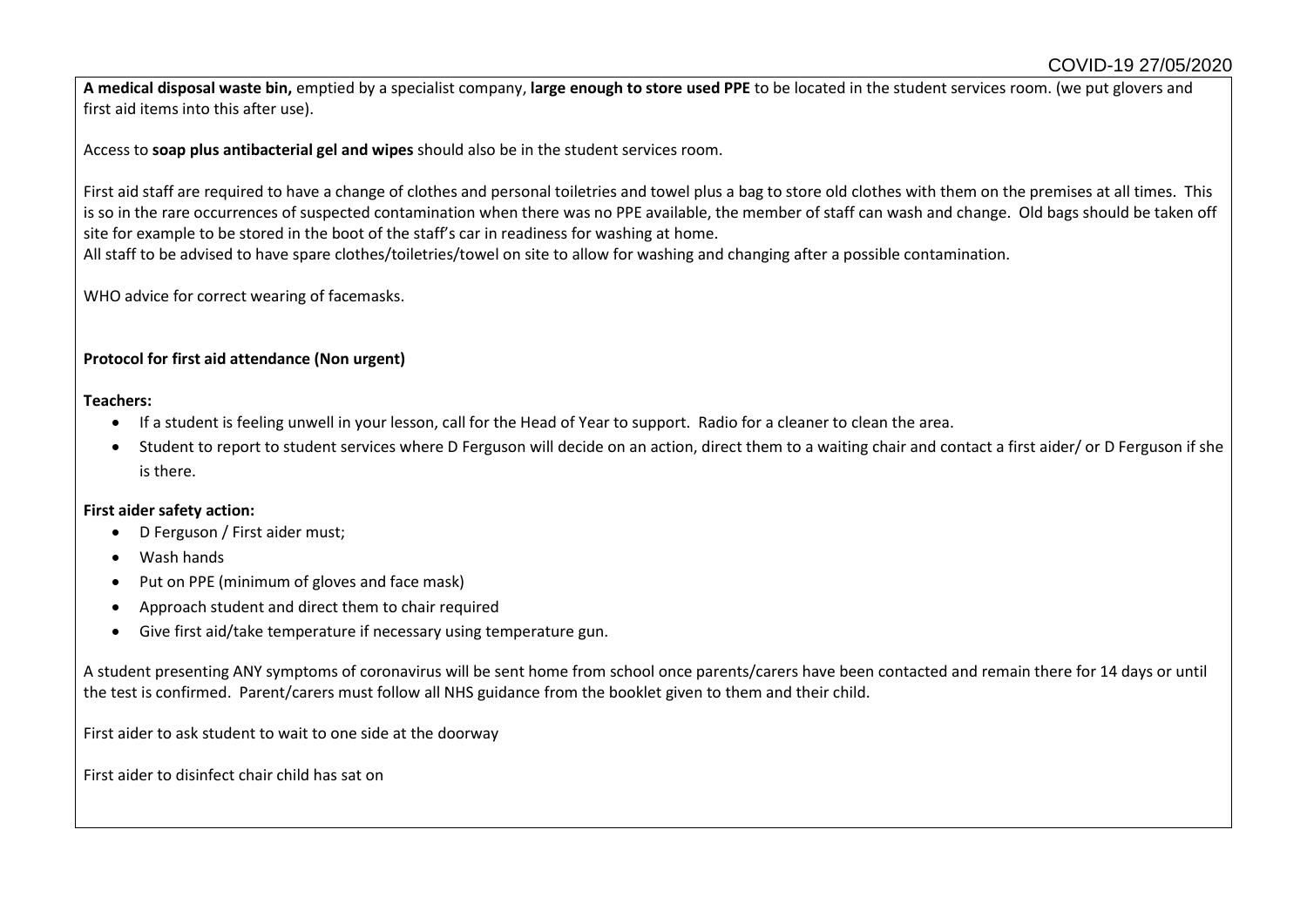First aider to remove PPE apron in student services, and dispose of in waste bin. Wash hands

First aider to remain in PPE (mask and glasses) if escorting child to waiting area.

The student needing to be removed from site by parents is to be escorted to the chairs in reception – these are only for Covid symptoms pick up only.

If a student has no symptoms (i.e. cut on the leg) the student can be returned to the waiting area in school and returned to class

Head of Year to be kept informed

#### **Protocol for first aid attendance (Urgent)**

If possible first aid staff should wear PPE kit

As soon as possible after the event, you should wash fully and change your clothes

Seek support from your Line Manager after the event so the risk can be assessed.

#### **Protocol for Student Services**

There are a few students who take medicines in this room/check blood sugar levels. They will attend student services window as previously. These are named and known. Their medicines are kept in the student services office and staff are trained to administer these.

In these cases D Ferguson will access equipment of medicines and leave it in the student services room, observing from 2 metres away the taking of medication etc.

#### **Cleaning**

Student services to be deep cleaned every night

Cleaning staff should be appropriately equipped with protective wear

At any point in the day the washing facilities in the school will be vital

All toilets must be properly equipped with soap and toilet paper. These should be checked every night and re-stocked if necessary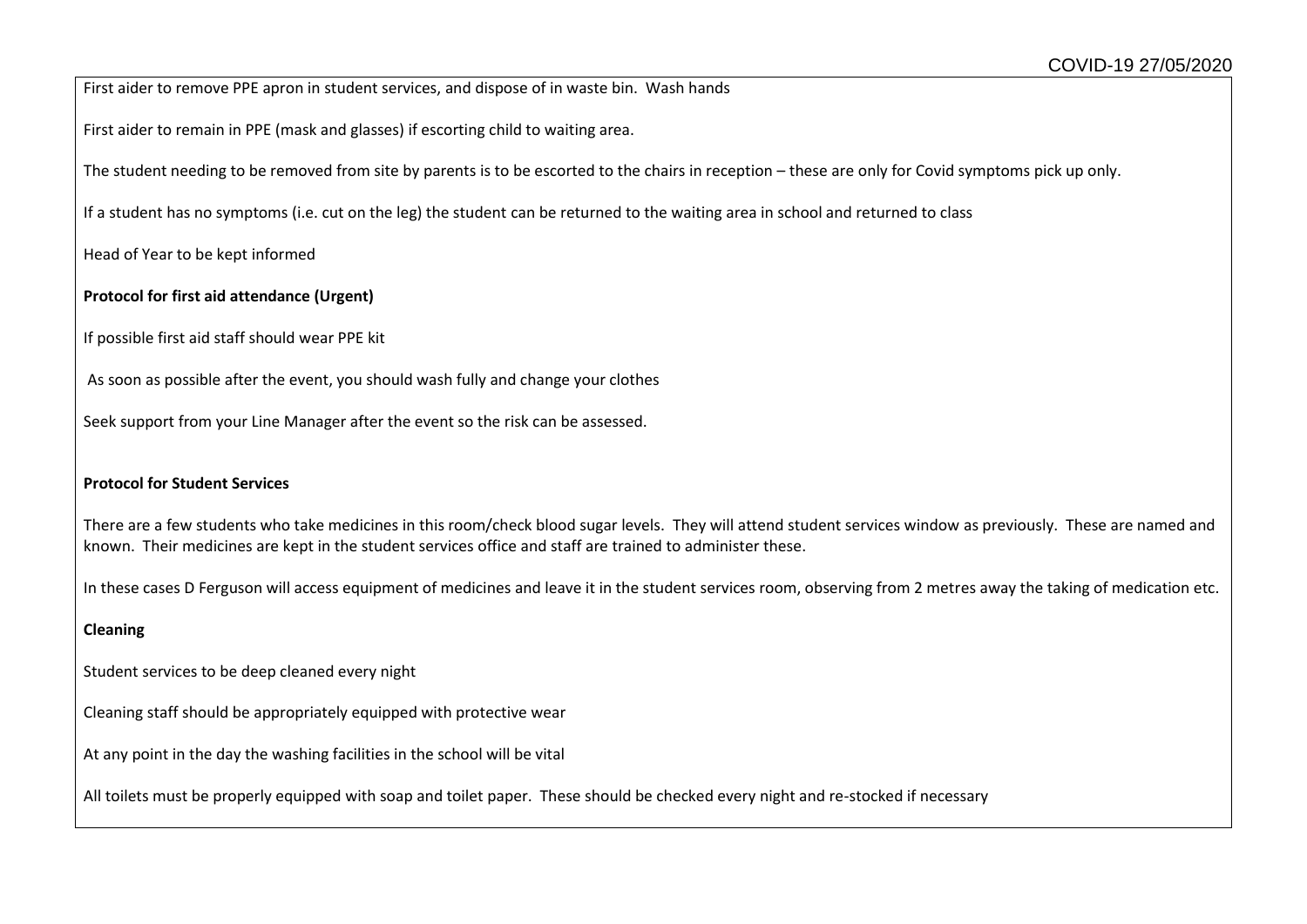If either student services or the accessible toilets need an emergency clean, D Ferguson will inform facilities staff. It is recommended facilities staff wear appropriate protection.

Staff should wash hands thoroughly before and after any first aid interaction.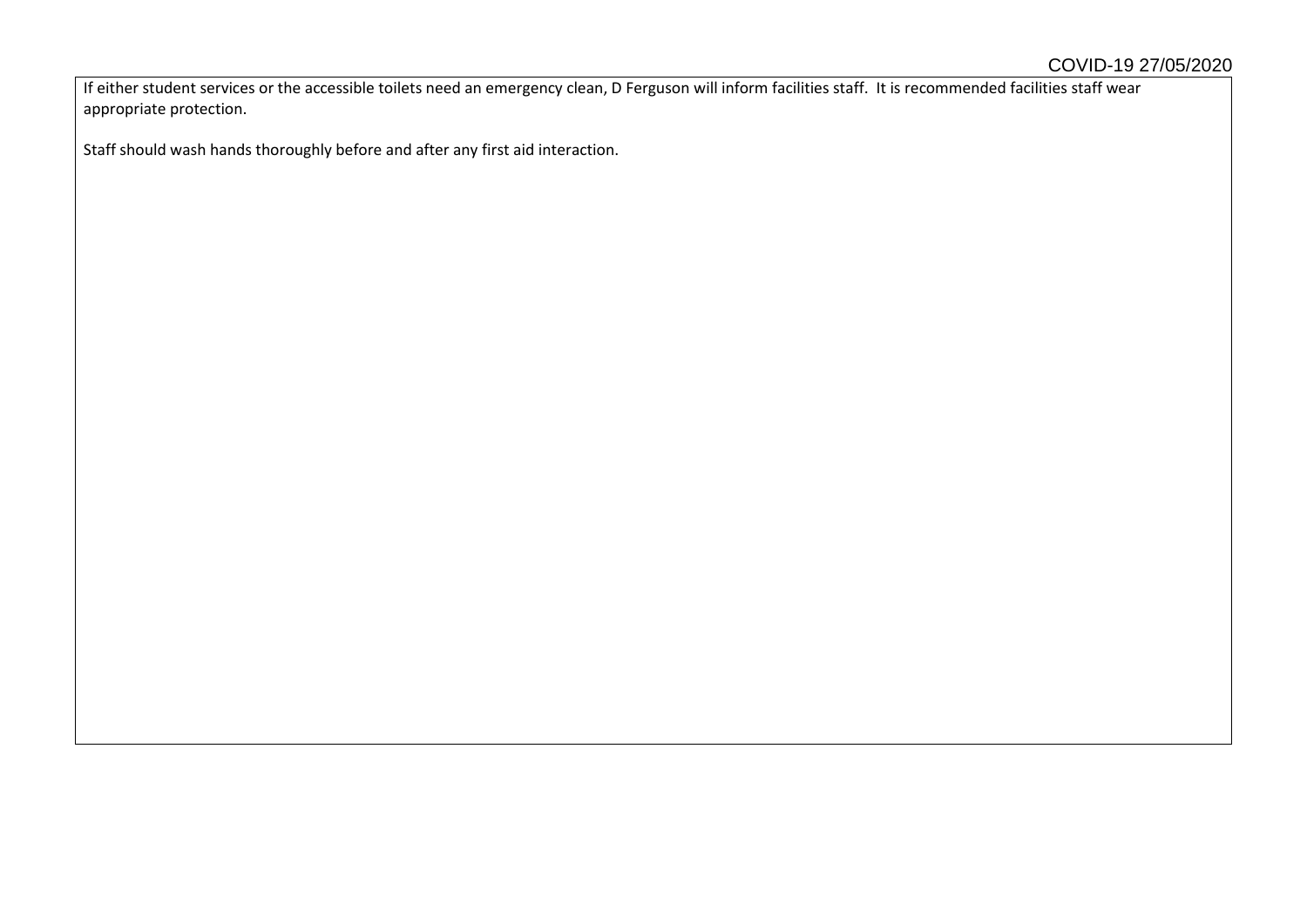**Appendix Covid19/ Social distancing –Technology, Design & Technology and Science rooms converted to basic classrooms– September 6th 2020**

#### **Context: The requirement to place year groups into bubbles for all their lessons.**

#### **Food rooms:**

- All unnecessary equipment removed from the room, including any sharp equipment, heavy pans etc. which students could exploit when staff are changing rooms
- Exam desks placed in the area to accommodate classes up to 30/32 students
- Gas disengaged, key removed and held by technical staff
- Electric cookers all unplugged and disabled from DB board
- Water turned off, when reinstated Andrew Elsdon to do this. Legionella testing before use.
- Door wedges can be used temporarily during Covid 19 to increase air circulation. There will be no hazardous activity in the rooms.
- To reduce any risk of fire, accident or 'naughty' behaviour when rooms are used as general classrooms and by staff unfamiliar with, and unqualified in the use of these rooms.
- Fire extinguishers to remain, as there are few, if any student issues with them. Review if necessary.

#### **Science rooms (all upstairs)**

- All unnecessary equipment removed from rooms into the Science prep room which remains locked to students
- Water isolated, gas turned off, key held by Science Technician
- Door wedges can be used temporarily during Covid 19 to increase air circulation. There will be no hazardous activity in rooms.
- Fire extinguishers are to remain, as there are few, if any student issues with them. Review if necessary.
- All water to be turned off, when used and reinstated and checked by Andrew Elsdon LA Legionella testing to ensure water is safe.

#### **Technology DT Room**

- All large wooden benches moved to the back of the room
- All vices to be removed and stored
- All power leads to be removed